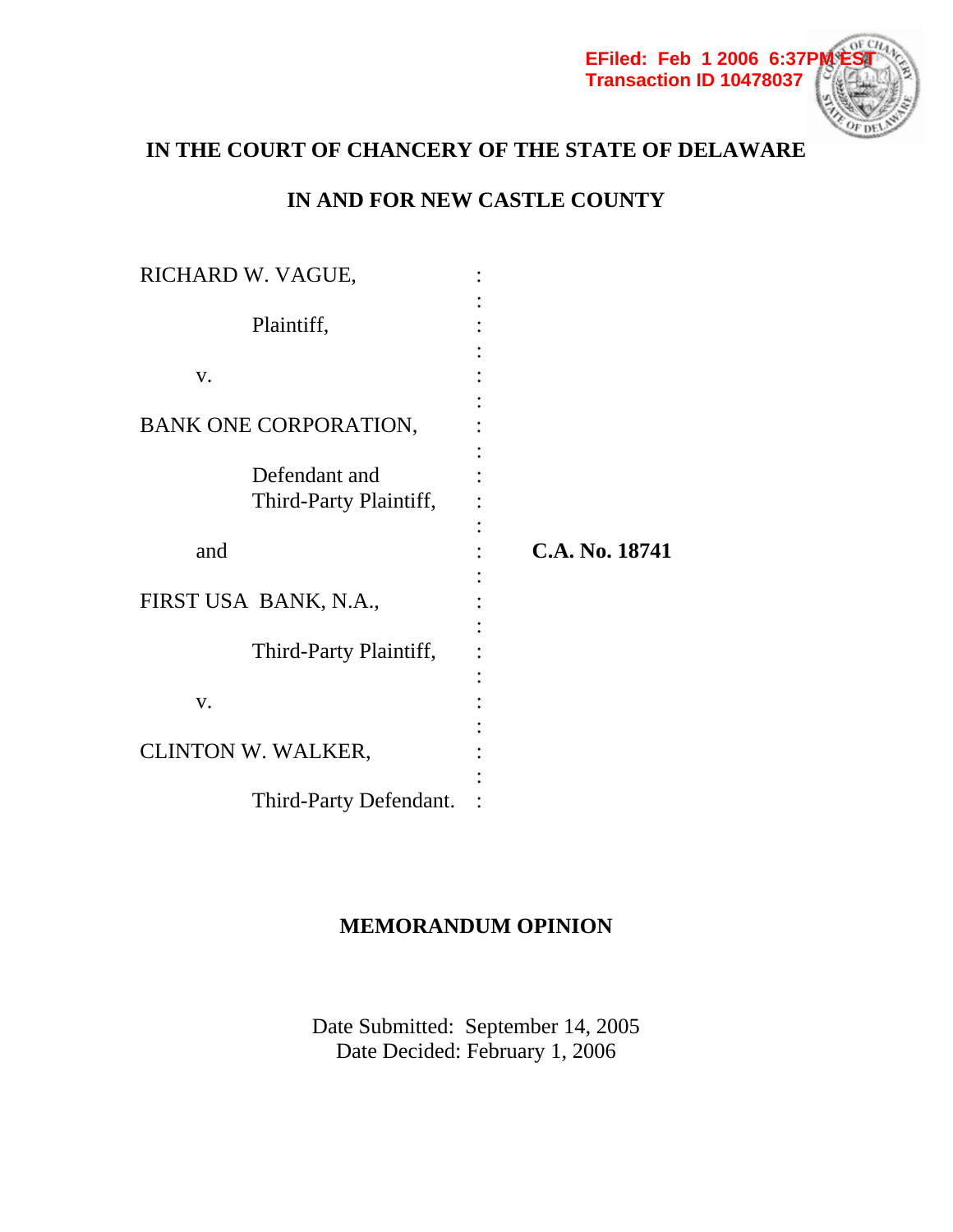Robert K. Payson, Esquire and Arthur L. Dent, Esquire of Potter Anderson & Corroon LLP, Wilmington, Delaware and Jeffrey M. Weiner, Esquire of the Law Offices of Jeffrey M. Weiner, Wilmington, Delaware, Attorneys for Plaintiff Richard W. Vague

Robert S. Saunders, Esquire, Luis A. Feldstein, Esquire, and Michelle L. Davis, Esquire of Skadden, Arps, Slate, Meagher & Flom LLP, Wilmington, Delaware, Attorneys for Defendant and Third-Party Plaintiff Bank One Corporation and Third-Party Plaintiff First USA Bank, N.A.

Richard R. Wier, Jr., Esquire and Daniel W. Scialpi, Esquire of the Law Offices of Richard R. Wier, Jr., P.A., Wilmington, Delaware, Attorney for Third-Party Defendant Clinton W. Walker

NOBLE, Vice Chancellor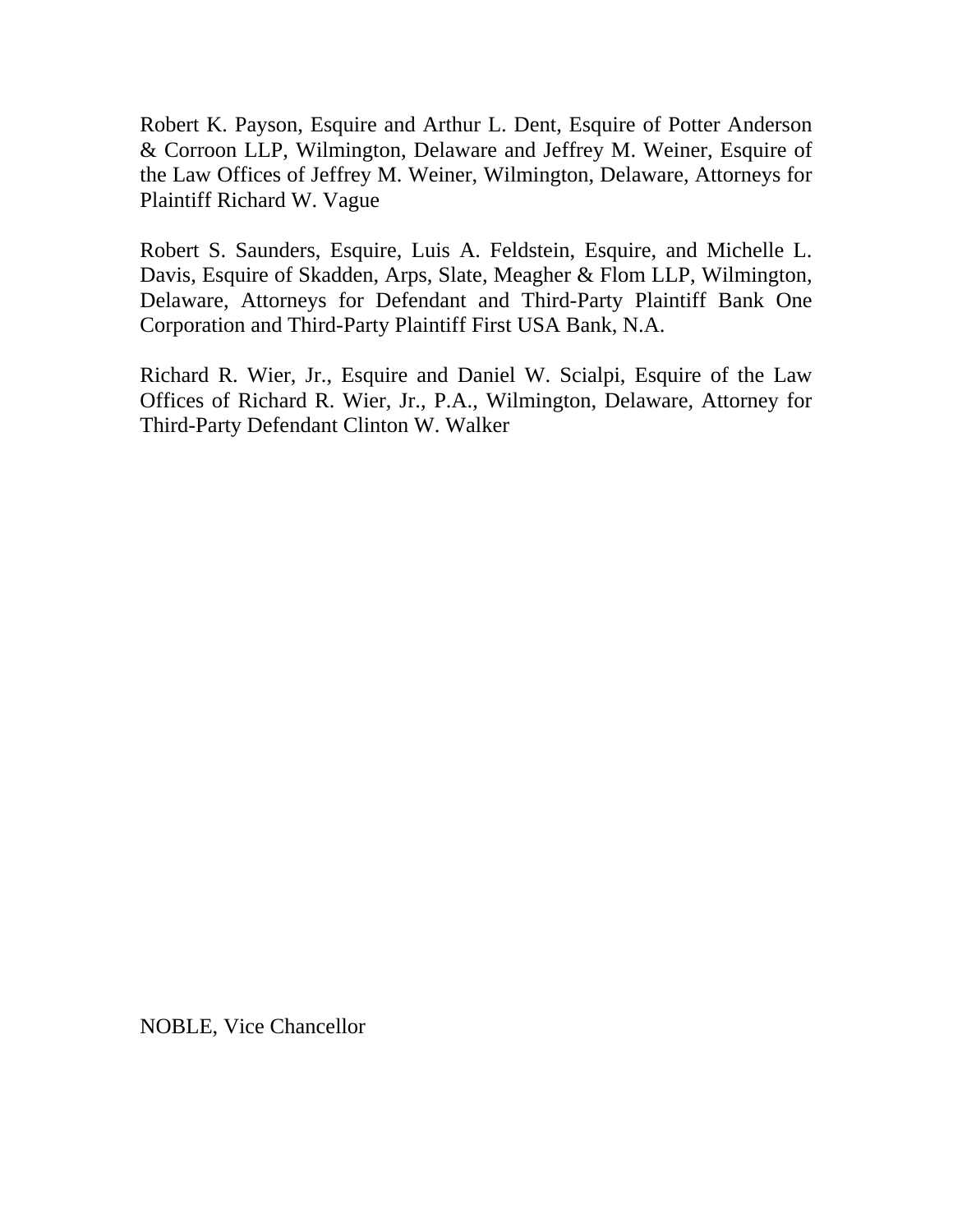Plaintiff Richard W. Vague ("Vague") earned, through his employment with First USA, Inc. ("FUSA"), a predecessor of Defendant Bank One Corporation ("Bank One" or the "Bank"), the right to exercise valuable options to acquire Bank One stock. Those options were conferred upon Vague by two option agreements which established dates by which Vague had to exercise his options or those rights would lapse. Vague, who mistakenly believed that he had a few extra years, failed to exercise certain options before they expired on August 21, 2000. The Bank rejected his untimely effort to exercise those options.

 In this post-trial memorandum opinion, the Court confronts unambiguous contracts between the parties that required Vague to exercise his options, if ever, by a certain date. Yet, if Vague prevails here, he will merely receive that which he undeniably earned. If the Bank prevails, it will obtain a windfall: simply because a ministerial action was not undertaken by Vague in a timely manner, it will be able to retain the substantial benefits that it otherwise was bound to confer upon Vague. The reasons for Vague's failure to act in a timely fashion are several-fold. There is, however, blame that can fairly be attributed to both Vague and the Bank. Ultimately, the Court must determine if the parties' conduct allows Vague to escape the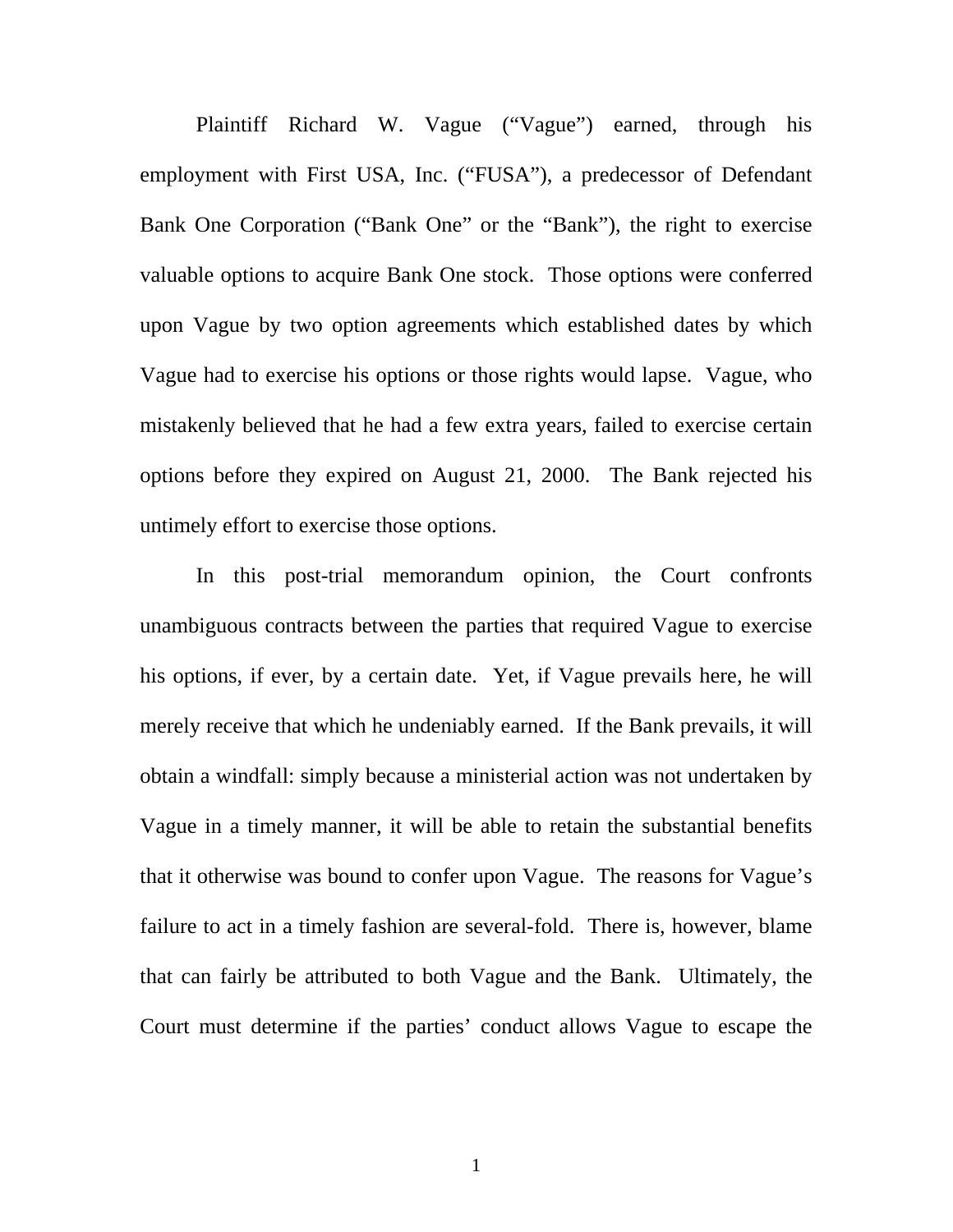clear terms of his option agreements and the consequences of missing the deadline for exercise of the options.

## **I. BACKGROUND**

## A. *The Disputed Options*

 Vague was a director, president (1991-97) and chief executive officer (1997-99) of FUSA, a financial institution providing credit card services. In 1995, the FUSA board approved a grant of options in accordance with the FUSA 1991 Stock Option Plan ("the Plan")<sup>1</sup> to senior management, including Vague. Options were similarly awarded in 1996. The options had comparable terms. By § 4(d) of the Plan, the exercise period could not exceed ten years from the date of the grant unless the option holder's relationship with First USA was earlier terminated. "[I]f the Optionee's employment shall terminate by reason of . . . retirement, all Options therefore granted to such Optionee . . . may . . . be exercised by the Optionee . . . at any time *within six months* (or such longer period as may be determined by the Committee in its sole discretion) after the date of . . . retirement of the Optionee. $\cdot$ <sup>2</sup> The option grants were to be memorialized by written agreements, in this instance, the Nonqualified Stock Option

 $1$  JX 1.

<sup>&</sup>lt;sup>2</sup> Plan, § 4(f) (emphasis added). If the Optionee was terminated by First USA, he had only three months to exercise his options. Plan, § 4(e).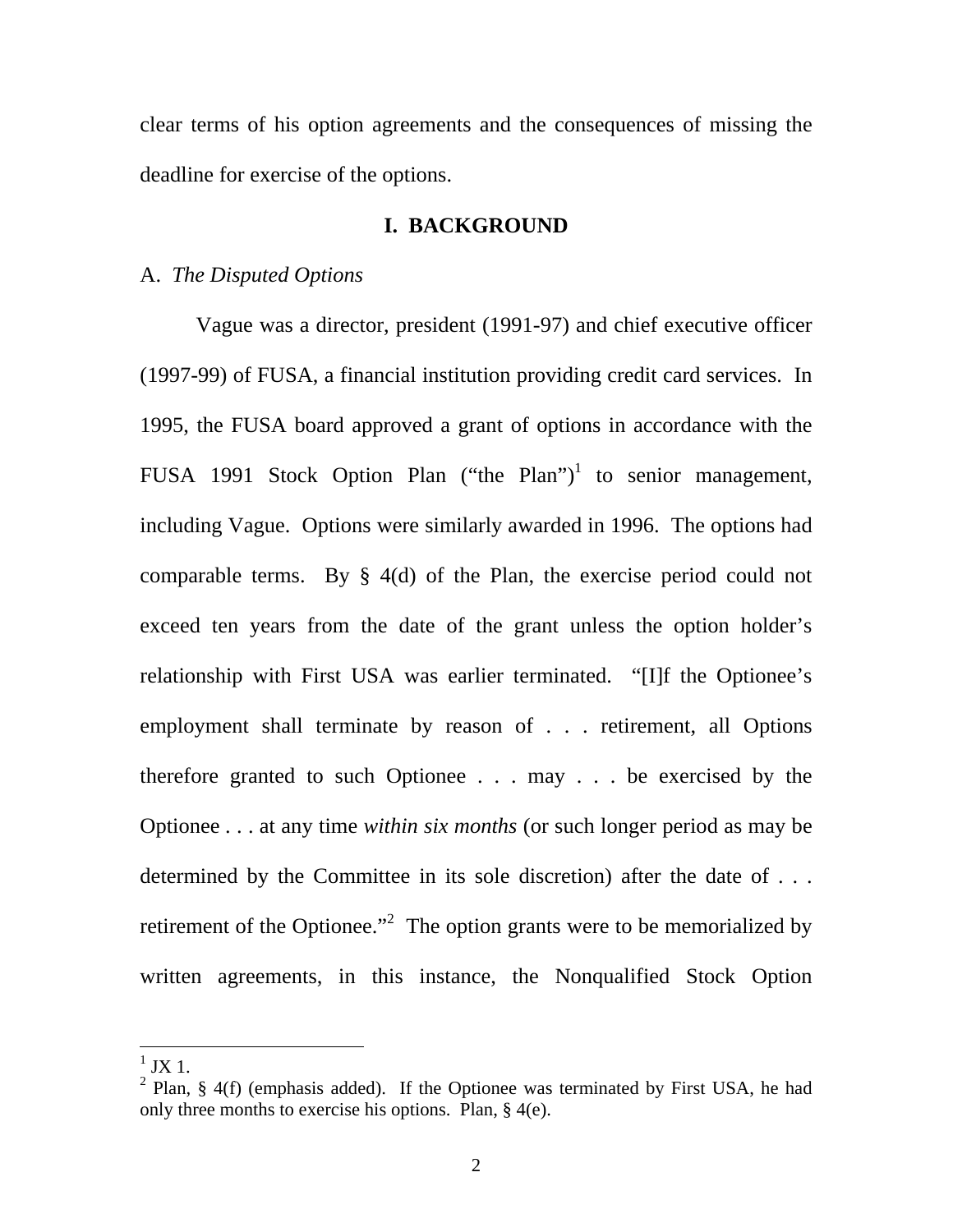Agreements, dated as of July 19, 1995 and July 17, 1996 (conferring the "Disputed Options"). An executed copy of the agreement for the 1995 options was admitted into evidence.<sup>3</sup> No signed copy of the agreement for the 1996 options has been found.<sup>4</sup> The Court finds that Vague did have a binding agreement with FUSA for the 1996 options. Option summaries provided by the Bank's agent reflected that he held the options; the options were reflected in the FUSA's federal securities filings; and there is no reason to believe that those records are not accurate. Thus, Vague held options conferred under both the 1995 and 1996 option agreements.

### B. *Corporate Acquisitions*

 In June 1997, FUSA was acquired by and merged with Banc One Corporation ("Banc One"), which became obligated to honor Vague's rights to the Disputed Options. Vague became an officer of Banc One and continued to manage the FUSA credit card business. $6$  In October 1998, Banc One merged with First Chicago NBD; the surviving entity was Bank One. The Disputed Options also survived this merger. Both Banc One and Bank One granted options to Vague. Thus, he held options conferred by the

 $3$  JX 2.

 $4$  The form of the agreement is JX 4.

 $<sup>5</sup>$  JX 8 at 10.</sup>

<sup>&</sup>lt;sup>6</sup> Under the terms of Banc One's acquisition of FUSA, the outstanding and unexercised FUSA options converted into Banc One options following the merger.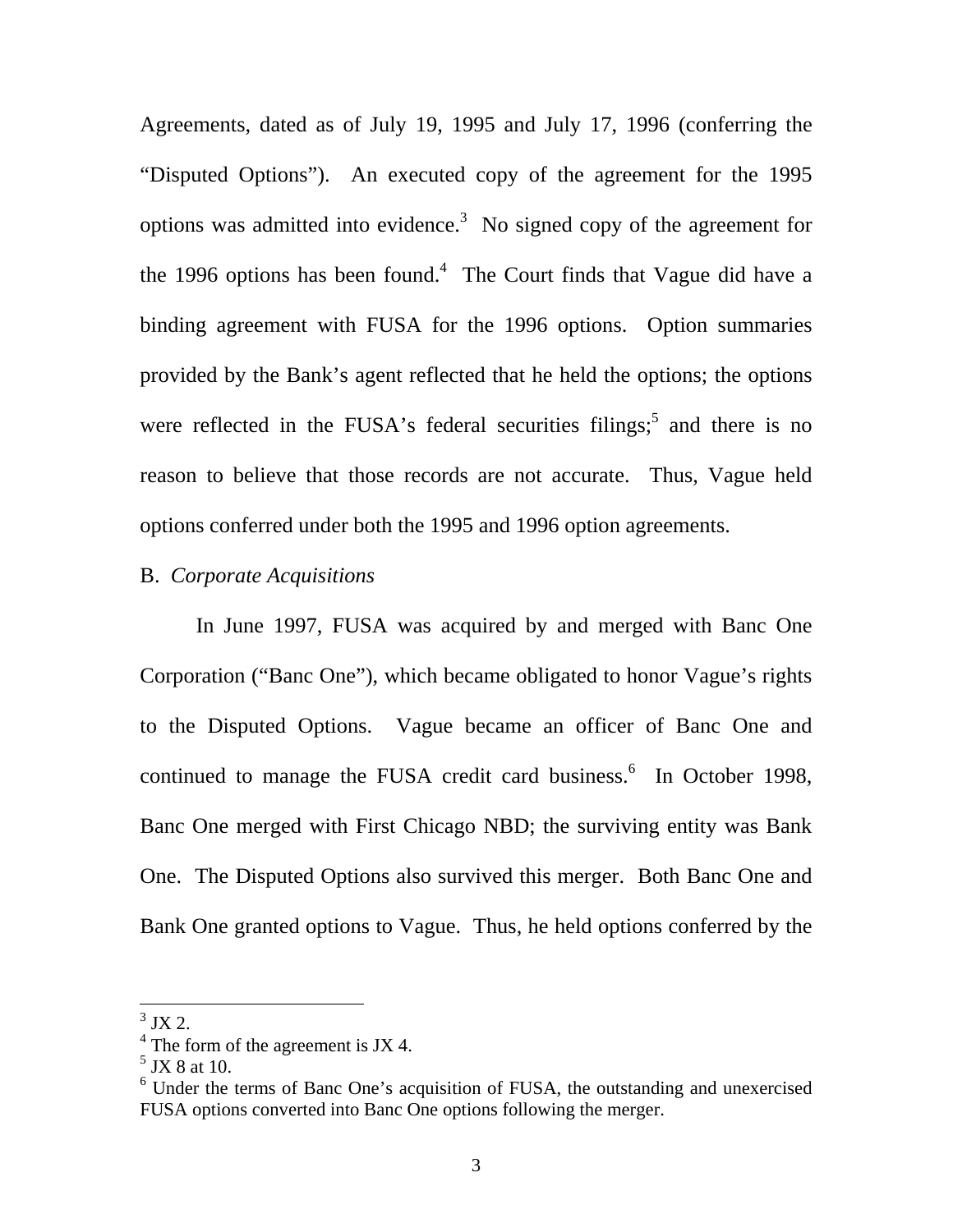three entities—FUSA, Banc One, and Bank One—each of which had separate stock option plans with different terms.

### C. *Vague Decides to Depart*

 By October 1999, Vague had decided to leave Bank One because, in part, of strained relations with Bank One executives. He met with John B. McCoy ("McCoy"), Bank One's President and Chief Executive Officer, who agreed that Vague's departure was likely the better solution. Vague memorialized his intent to depart by letter of October 19, 1999.<sup>7</sup> It was understood that Bank One would treat his departure as a resignation "in the best interests of the Corporation."<sup>8</sup>

### D. *The Walker-Lindsay Conversations*

 McCoy had advised Vague to contact Timothy P. Moen ("Moen"), Bank One's Executive Vice President and Head of Human Relations. Vague did not recall the terms for the exercise of his options, including the Disputed Options.<sup>9</sup> He asked his friend and confidant, Third-Party

 $^7$  JX 24.

 $8$  JX 28. Vague would be subject to restrictions on competition with the Bank and solicitation of its employees. The restrictions were imposed by his Employment Agreement and the Plan.

 $9\degree$  On October 21, 1999, Vague's accountant inquired if the change in his employment status would affect his options. JX 25. Vague told him to contact Walker. JX 30.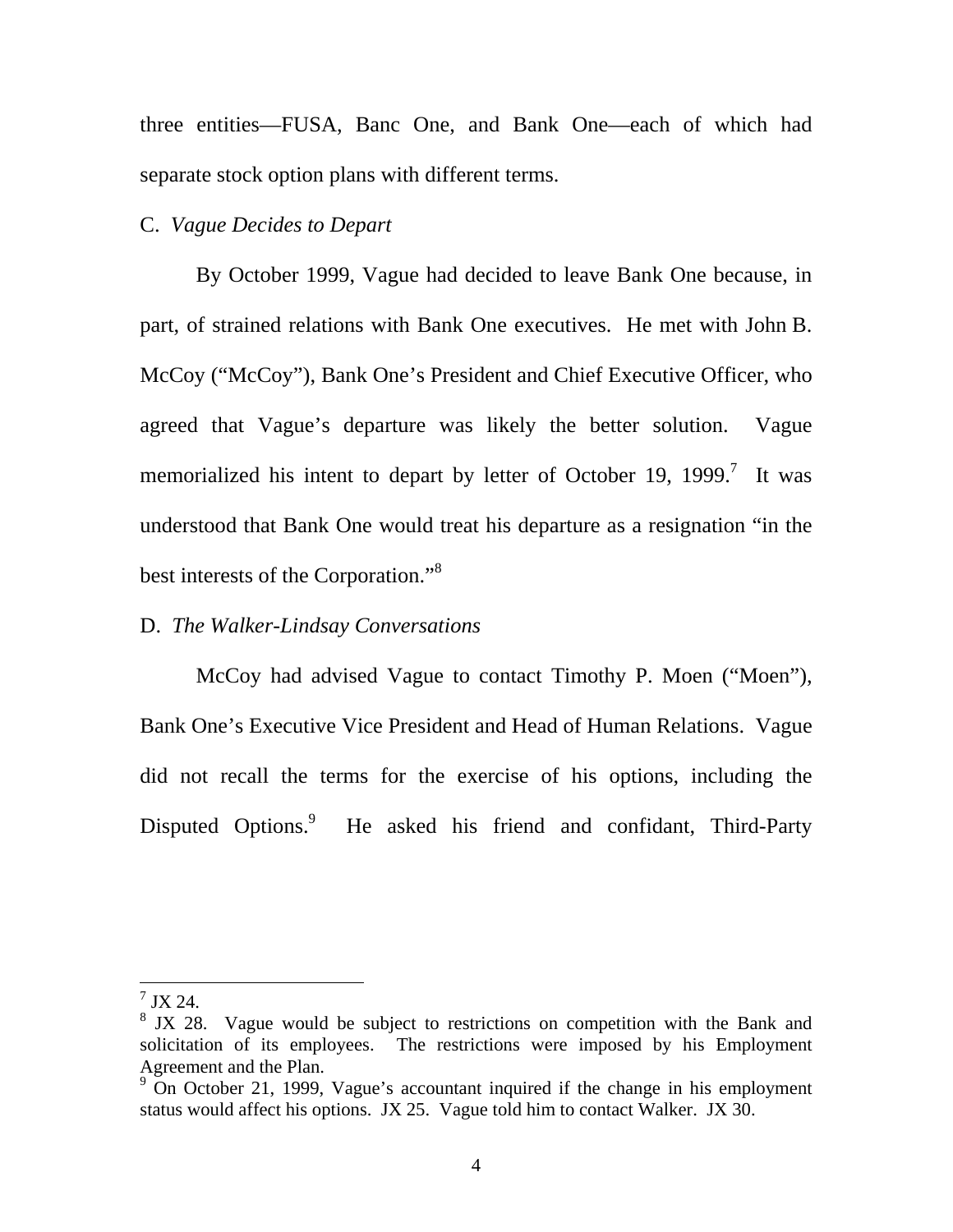Defendant Clinton W. Walker ("Walker"), $^{10}$  to contact Moen to acquire the necessary information.<sup>11</sup>

 Walker promptly called Moen, but Moen was not then available. Walker's call to Moen was returned, not by Moen, but by Nancy J. Lindsay ("Lindsay"), a Bank One senior vice president and counsel providing advice to its human relations group.<sup>12</sup> Lindsay and Walker talked on or about October 18, 1999. Lindsay generally addressed Vague's severance benefits and promised a package of information regarding his benefits.<sup>13</sup> Following their conversation, Lindsay faxed to Walker three documents: the Executive Management Separation Plan, a Bank One Stock Performance Plan for Stock

<sup>&</sup>lt;sup>10</sup> Walker had been general counsel for First USA; after the merger with Banc One, he became general counsel of the FUSA subsidiary. At Bank One, his position had evolved to one with responsibility for its credit card operations. He remained at Bank One for a few months after Vague's departure, but eventually joined him (in mid-January 2000) in his new venture.

 $11$  Although the Plan under which the Disputed Options were issued had been adopted while Vague was a director and officer of FUSA (and was approved by him), he did not serve on Bank One's board and it was possible that the terms had changed. Accordingly, he could not rely exclusively upon his personal knowledge. This contention, while accurate as far as it goes, fails to reflect that Bank One's ability to change the Plan was limited in that it could not make the terms any less favorable to the option holder. Thus, the potential changes about which Vague was worried would have acted only to have extended his exercise period.

<sup>&</sup>lt;sup>12</sup> Vague emphasizes that McCoy told him to call Moen for matters regarding his separation and the related benefits. Of course, Vague did not follow McCoy's guidance. Instead, he directed Walker to contact Moen. Although there was nothing "wrong" in this approach, Moen's apparent reluctance to discuss Vague's separation with Walker was both understandable and, in light of Walker's efforts in the second conversation with Lindsay to probe the extent of Vague's non-competition obligation, prudent.

 $13$  Walker did not know (or at least he was not focused on) the range of options granted to Vague. He does not contend that he reminded Lindsay that Vague had options granted by several entities. In retrospect, that might have been helpful.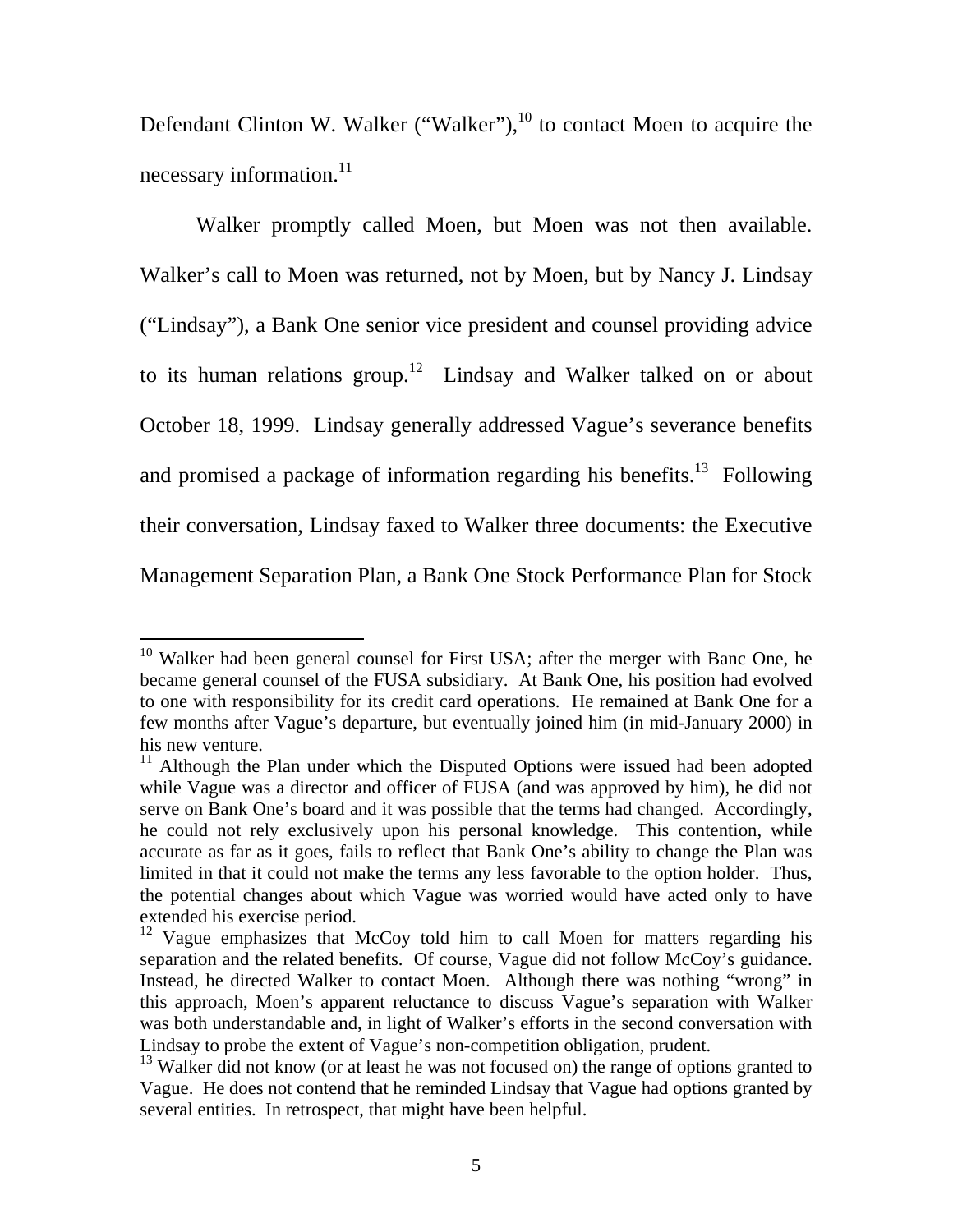Option Awards, and a Bank One Stock Performance Plan for Restricted Stock Awards.<sup>14</sup>

 Walker and Lindsay talked again on or about October 28, 1999. Lindsay, who does not deny that she talked with Walker, has no recollection of any discussion regarding Vague's options.<sup>15</sup> Instead, the portion of the conversation that remained with her regarded Walker's inquiry about the scope of Bank One's non-competition covenant that bound Vague.<sup>16</sup> Lindsay thought it peculiar that Walker would ask about that because (1) Walker was an attorney for a Bank One subsidiary and he should not be acting on Vague's behalf with respect to such a matter, and (2) Vague had told McCoy that any new venture that he might pursue after his departure would not compete with Bank One. Both Walker and Lindsay recall that Lindsay was uncomfortable with this topic and that the conversation, accordingly, was brief.

 Walker, whose recollection of the conversations is concededly less than complete, did memorialize them in his notes and in an e-mail sent a few

<sup>&</sup>lt;sup>14</sup> JX 140. The stock option performance plan faxed by Lindsay to Walker on October 18, 1999, recited that an option holder who resigns in the Bank's "best interests" could exercise the Bank's options "for up to five years *or the expiration of the original grant, whichever is earlier*." (emphasis added).

 $^{15}$  Tr. at 478.

 $16$ <sup>16</sup> This covenant encompassed both competition and hiring the Bank's employees.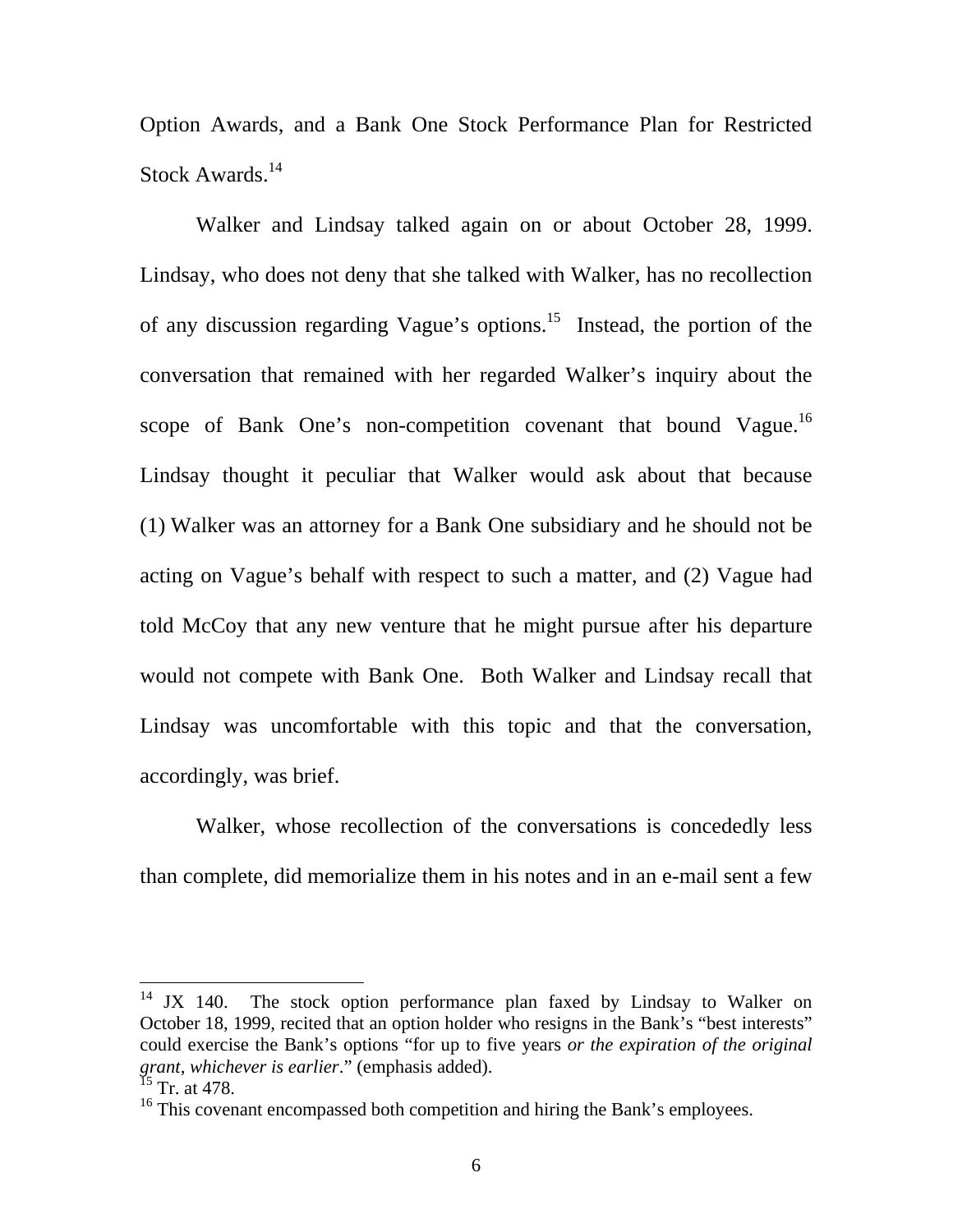days later to David Eppes, Vague's accountant. His notes of the first conversation recite:

a) Nancy Lindsy [sic] . . .

 "Severance – he just got a packet will get

> 2 x salary 1 x average bonus – no [?] 1 x end of pay continuation period of exercise i) options all vest at end of pay continuation  $\overrightarrow{ii}$  need to get detail ii) depends on grant (Feb '99

he will be on payroll for a year

 5 yr. vesting – he get pro rata from time of grant to end of employment/time of grant to end of vesting

 a) he will have a) he will do a letter of resignation awarded tomorrow – but will be letter resign effective – has to decide w/McCoy b) do not need an agreement – gets what he gets – does not have to sign anything  $c$ )"

His notes of the second conversation recite:

Nancy Lindsay

 RWV options treat as retiree BO gives 3 yrs from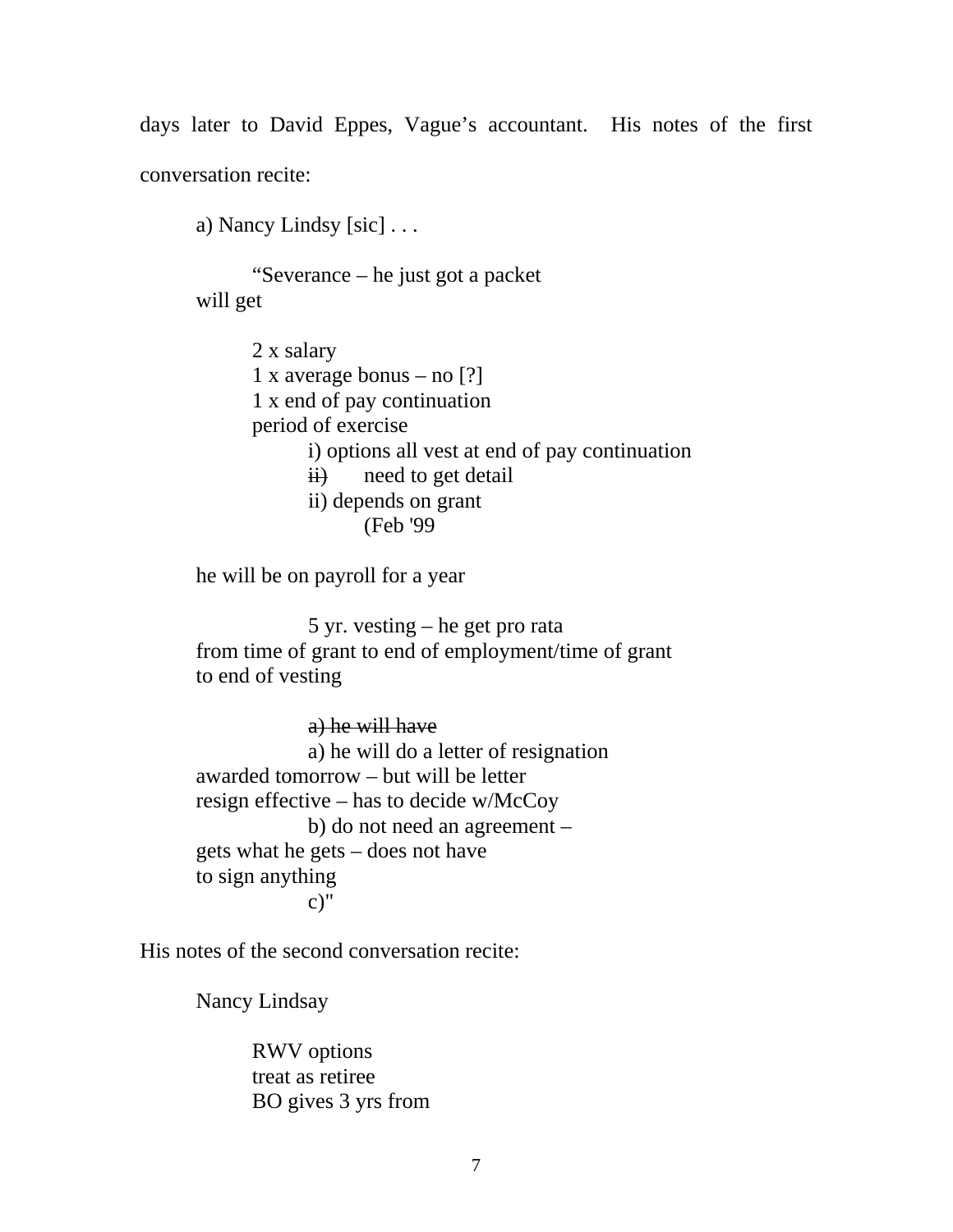termination date – when he takes lump sum or  $1 \text{ yr of salary} 1 \text{ yr}$ after drawing of salary"<sup>17</sup>

The e-mail reported:

As you know, [Vague] has been given the option of electing to take a lump sum payment or do salary continuation for one year. Either when he takes the lump sum or at the end of the year should he elect salary continuation, he will be treated as if he retired. All his options will vest and *he will have 3-5 yrs to exercise them* (depending on the specific grant).<sup>18</sup>

Thus, as a result of conversations with Lindsay, the message conveyed to Vague (or his representative) by Walker was that exercise of his options, including the Disputed Options, would not be necessary for a few years.<sup>19</sup>

 Walker's notes of his first conversation do not support (nor do they necessarily undercut) the message he eventually conveyed regarding the Disputed Options. Lindsay apparently told Walker that the period of exercise "depends on grant." Nothing inaccurate can be found in that communication, especially in light of Lindsay's now obviously sage advice: "need to get detail."

 $17$  JX 86; JX 125; JX 126. The notes are not dated.

 $18$  JX 31 (emphasis added). Walker is confident that the outer limit of five years came from Lindsay even though it does not appear in his notes.

 $19$  Although Vague had options granted by FUSA, Banc One, and Bank One, by the time of Lindsay's conversation with Walker, they were options to acquire stock in Bank One. Whether Lindsay distinguished (in her own mind) between Bank One and FUSA options for purposes of that call is a question that cannot be resolved on this record and might not matter in any event.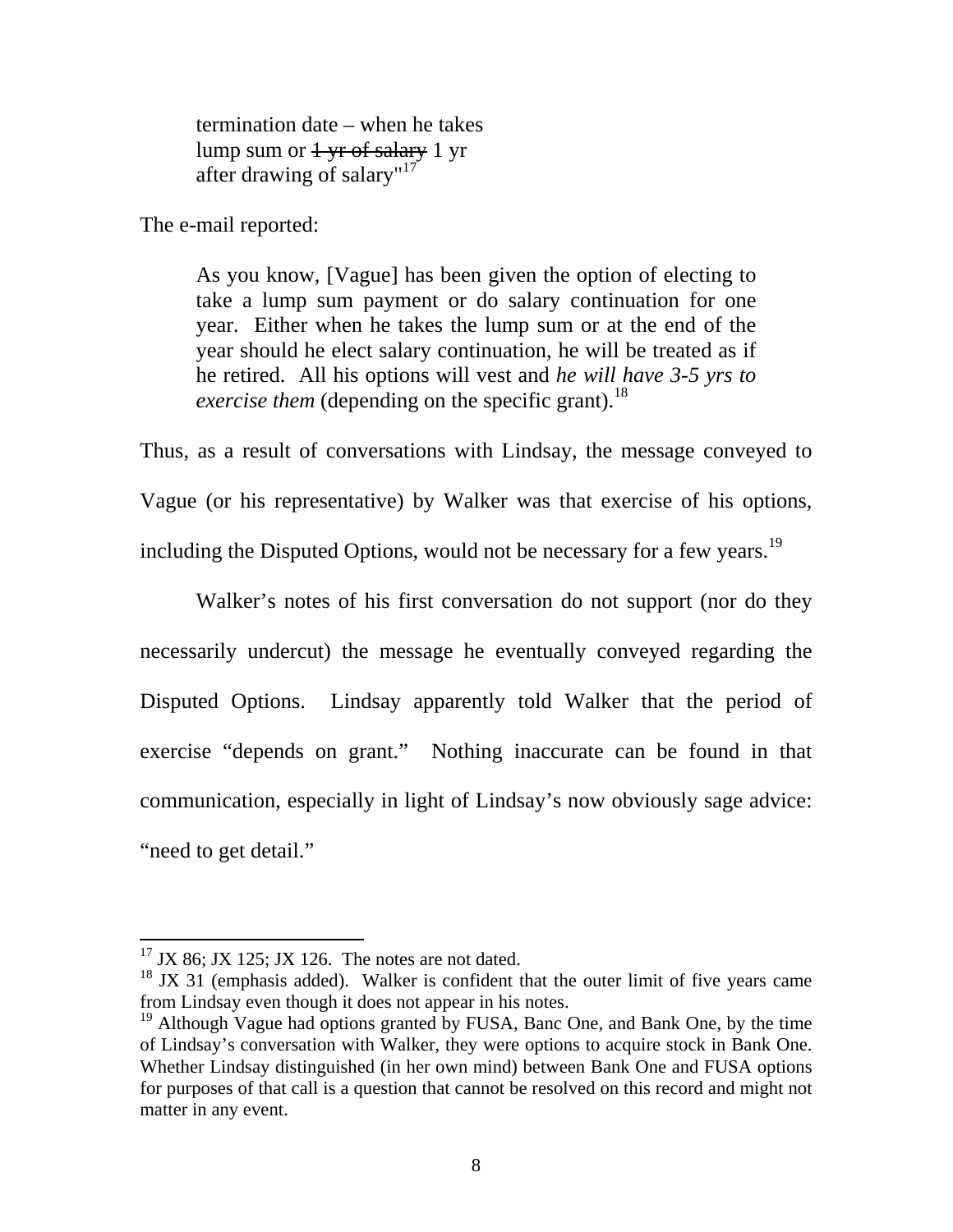Walker's notes of the second conversation recite that "BO gives three years from termination date" for the exercise of the options. "BO," of course, refers to Bank One. Lindsay's message, as recorded by Walker, however, is somewhat ambiguous. She could have meant: options granted by Bank One (*i.e.*, under the Bank One plan) had three years for exercise. Or, as apparently understood by Walker, she could have meant: any option that Bank One was bound to honor (*i.e.*, including those granted by entities that Bank One had acquired) could be exercised within a three-year period following termination of the employment relationship.<sup>20</sup>

<sup>&</sup>lt;sup>20</sup> Lindsay asserts that she could not have (and, thus, would not have) provided information regarding plans adopted by entities that had been acquired by Bank One because she did not have a full appreciation of the details of the more than twenty option plans under which Bank One was obligated at the time. (Tr. at 480). The Court accepts Lindsay's post-hoc reconstruction of what she likely intended. The Court, however, also accepts Walker's account of the conversation. The conclusions which he drew are understandable in light of what Lindsay told him, even though they may well not have been what she intended and they were not free of ambiguity.

Bank One chastises Walker and Vague for the risks inherent in telephone communications regarding topics such as this. As a general matter, Bank One has it right and with reason: a brief telephone conversation is a poor means of communicating such important (and easily misunderstood or miscommunicated) information. In this instance, however, Bank One's argument misses the mark. First, McCoy, Bank One's chief executive officer, told Vague to call Moen for assistance; this anticipated a telephone call. Second, Lindsay, who returned the call because she is a lawyer, is not a mere functionary. As a senior lawyer dealing extensively with human relation issues, she should have been well aware of the risk that she was running (especially since she was apparently deviating from Bank One's normal protocol) in attempting to deal with such information over the telephone. In short, the Bank cannot suggest informal communications and engage in informal communications at the upper levels of its executive structure and then complain about the foreseeable consequences. By her comments in the first conversation, Lindsay anticipated that Vague would be sent a packet with the necessary information. Perhaps she was relying upon the transmittal which, as will be seen, was never sent—to provide any necessary detail or clarification.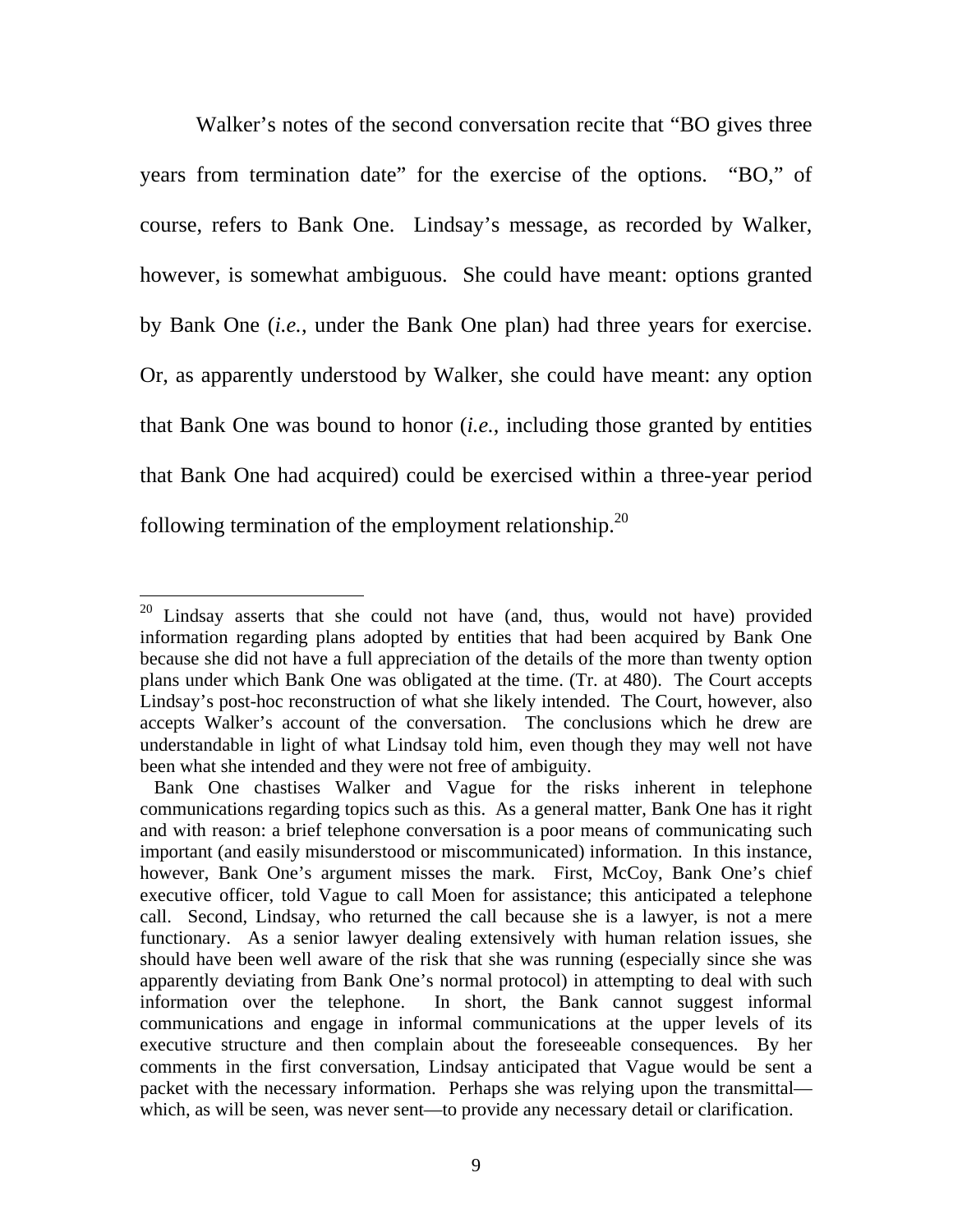# E. *Bank One Develops the Relevant Information*

 During the days between the Walker-Lindsay conversations, Bank One was developing the information regarding Vague which it normally provided to departing executives.<sup>21</sup> Two internal summaries were prepared. One addressed the compensation that Vague would receive on account of his departure.<sup>22</sup> The other summary—now referred to as the "October 21 Option Summary"—set forth Vague's rights under the numerous option grants he had received.<sup>23</sup> It assumed, presumably for want of a precise date, a termination date of December 30, 1999, and a retirement date of January 1, 2000, with the consequence that it showed the Disputed Options having an expiration date of June 30, 2000. A separate notation under the heading of "Terms and Conditions" was: "100% vest[ed], exercise for six months."<sup>24</sup> Summaries of this nature would typically be given to Lindsay, who would then draft a letter for Moen's signature that would transmit the summaries

 $21$  Lindsay explained that it was difficult to obtain the necessary information regarding Vague's rights from his years at FUSA. (Tr. at 501-02). The record does not demonstrate that any such difficulties materially impaired Bank One's capacity to develop the appropriate information in a reasonable time.

 $22 \text{ JX}$  26. Vague had the choice of a salary continuation program or a lump-sum payment. When he did not inform Bank One of his choice, he received salary continuation by default.

<sup>&</sup>lt;sup>23</sup> JX 27. It bears a caption of "Outstanding Stock Awards."

<sup>&</sup>lt;sup>24</sup> *Id*. It also recited that "[a]ll grants have a non-compete provision," a notation that summaries for other departing executives did not contain (Tr. at 592). This suggests that Bank One was even then concerned about Vague's potential for violating his noncompete covenant.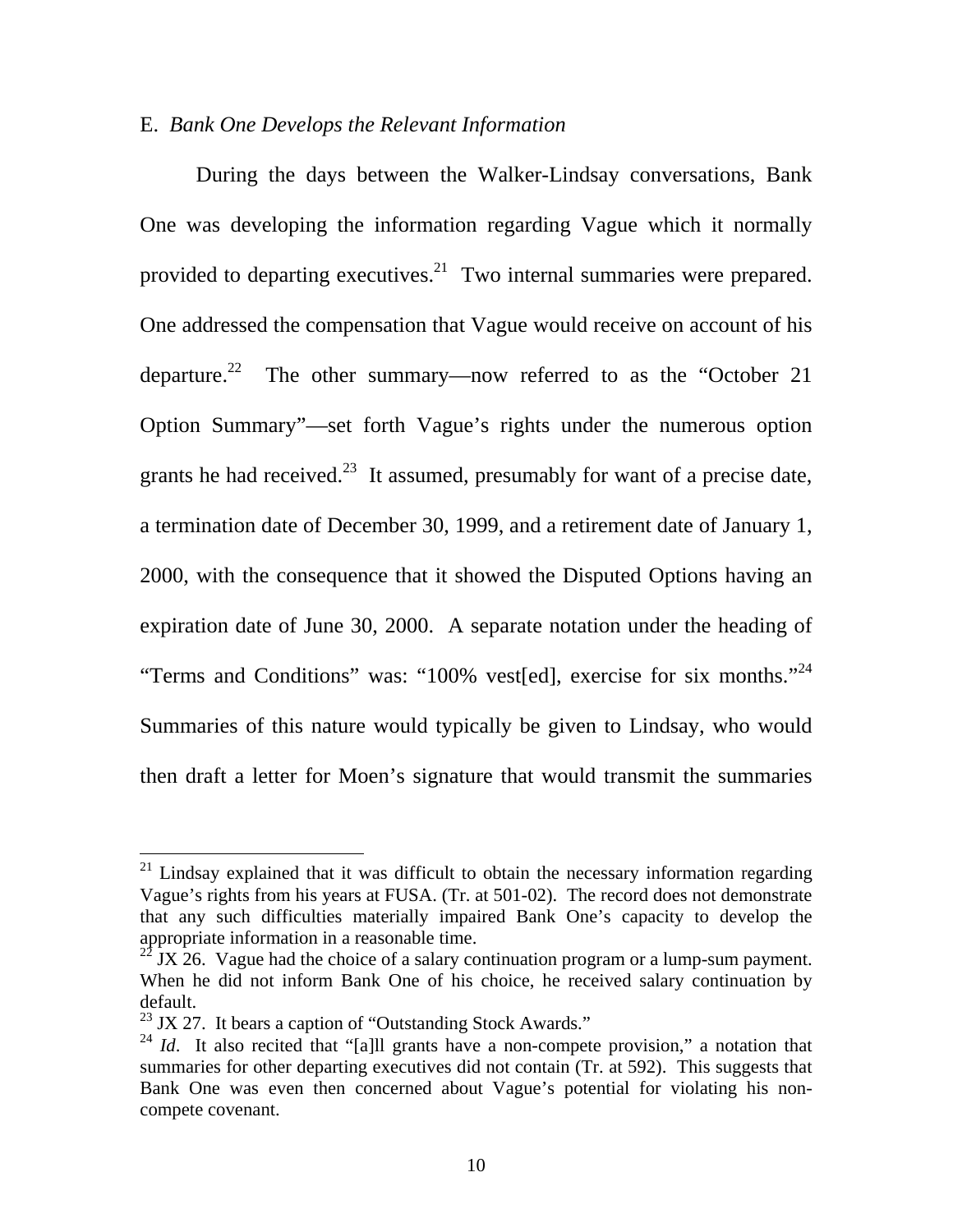and provide other information to exiting executives. Lindsay—for reasons that are not altogether clear—never received the October 21 Option Summary.<sup>25</sup> Moreover, it was never transmitted to Vague. Moen, in a letter, dated October 25, 1999, authored by Lindsay, advised Vague that he would be receiving "a package within the next several days that summarizes [Vague's] entitlements under the various stock and benefit plans."<sup>26</sup> The only transmittal accompanying this letter was the Separation Plan which had been faxed to Walker a few days earlier.

### F. *The December Summary*

 In early January 2000, FCT/EquiServe, Inc. ("EquiServe"), Bank One's then recently retained benefits coordinator, forwarded to Vague an Option and Award Summary as of December 30, 1999 (the "December Summary").<sup>27</sup> It showed the exercise dates for the Disputed Options: the exercise date for the 1995 options was July 19, 2005 and the exercise date for the 1996 options was July 17, 2006. Those dates were both likely incorrect because, by then, Vague had taken leave from the Bank. He could have remained under the salary continuation program for up to one year. If he remained on leave for the entire year, his options would then have

 $25$  Tr. at 586.

 $26$  JX 28.

 $^{27}$  JX 43.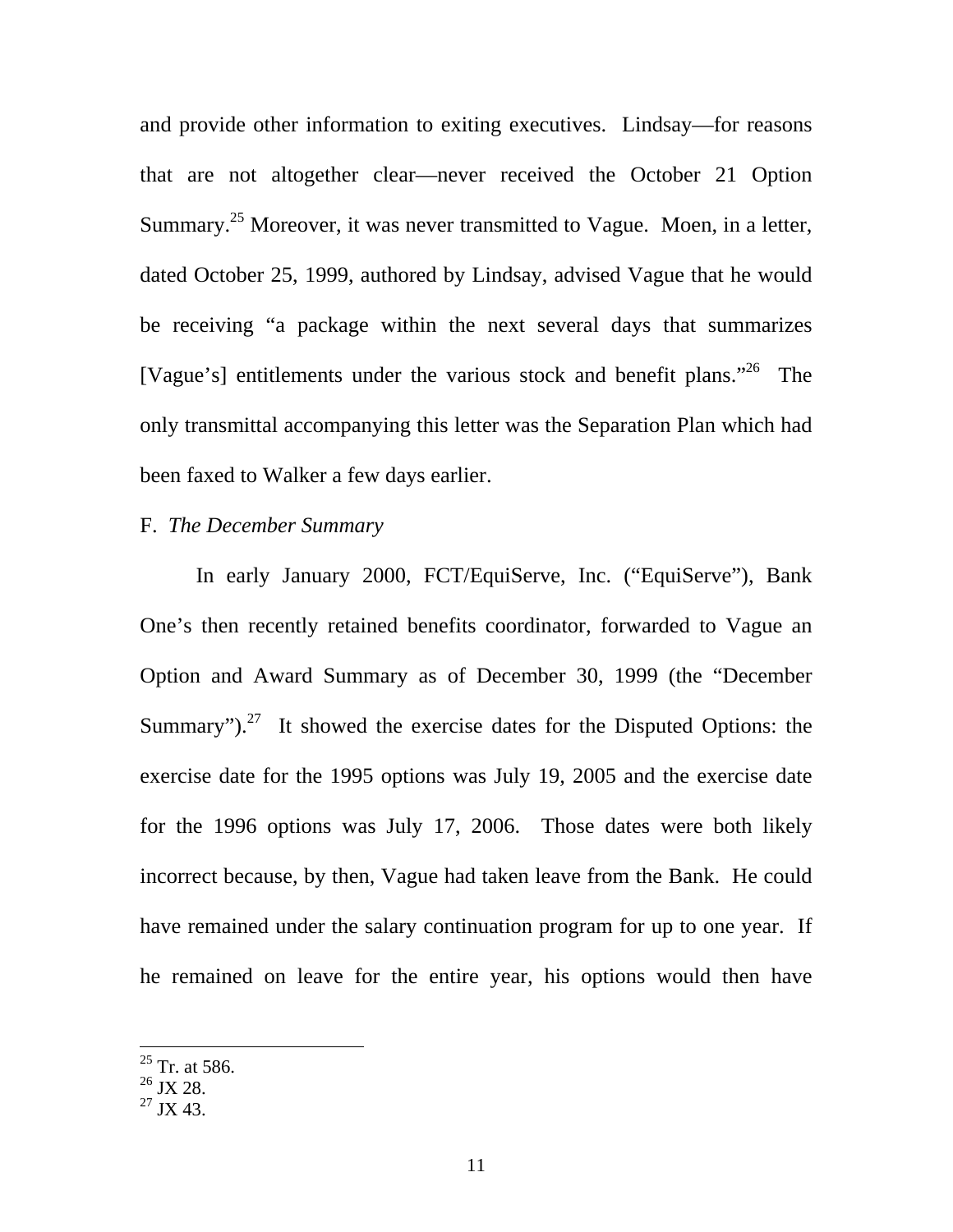become exercisable for six months following the end of that year. Thus, unless the highly unlikely event of his return to (or continuing with) Bank One occurred, the latest possible expiration date for the Disputed Options would have been in April or May  $2001<sup>28</sup>$  On the other hand, at least one of the exercise dates was inconsistent with the information Walker had obtained. Walker believed that the exercise dates would, depending upon the grant, be in the range of between 3 and 5 years following termination. Assuming expiration of the salary continuation program at the latest possible date—October or November 2000—that would leave October or November 2005 as the outside date, a date not consistent with the information shown by the December Summary for the 1996 options.

The December Summary, however, clearly informed the reader that:

Although the foregoing information, provided as a convenience to the Option Holder, is believed to be true and accurate as of the date set forth above, to the extent that the foregoing may differ from the actual award status, such actual award status and the underlying Award Agreement(s), Summary Terms and Conditions, and Plan documents will control. *It is specifically noted that if employment termination has occurred recently and prior to the date set forth above, certain Awards may have been terminated or the periods of exercise modified, which matters may not be reflected above.*<sup>29</sup>

 $28$  Vague resigned on October 19, 1999. There is some debate as to whether it was not effective for thirty days. With a projected year of salary continuation and the six months for option exercise, the most favorable exercise date from Vague's perspective would have been either April or May 2001.

 $29$  JX 43 (emphasis added).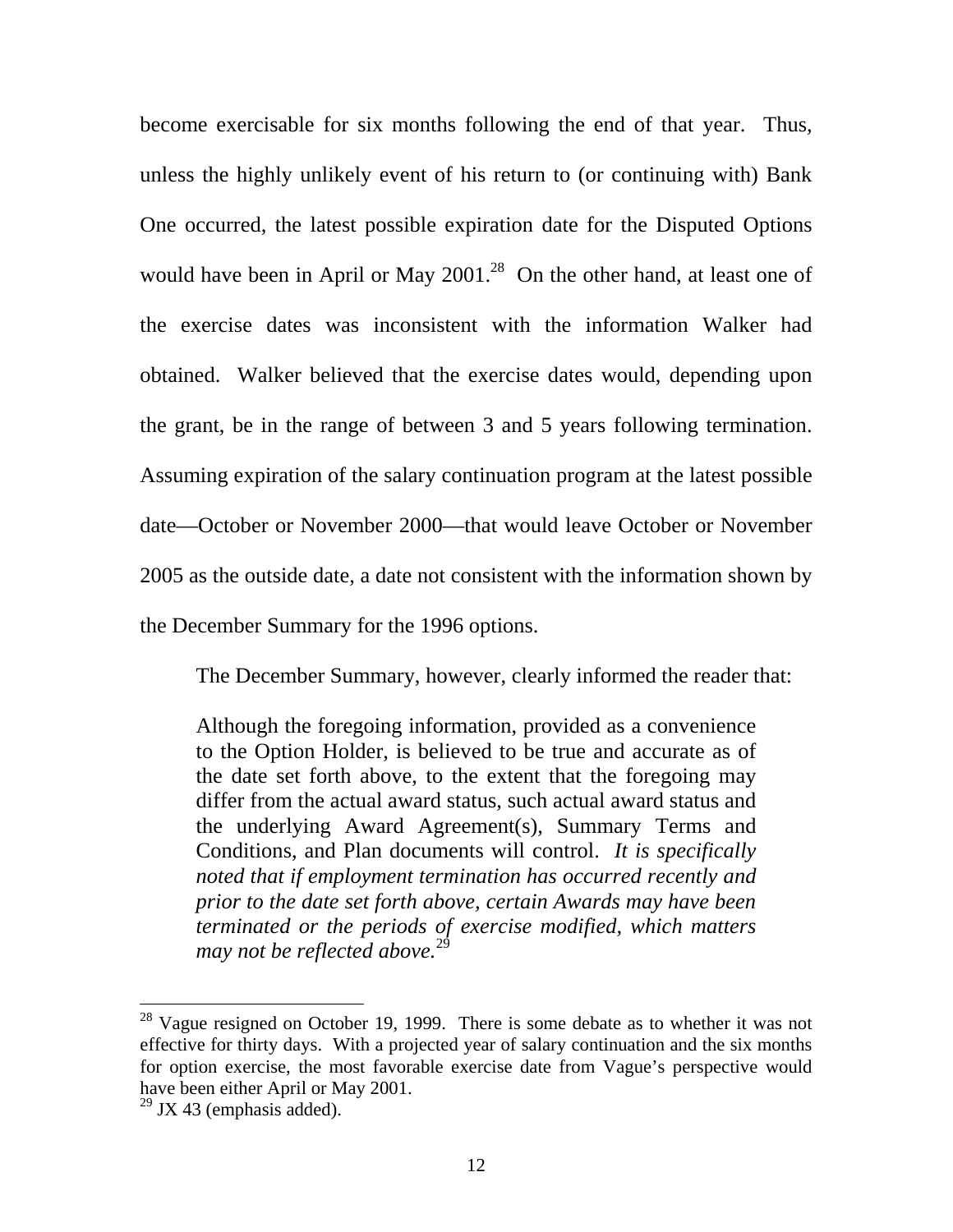Thus, a reasonable reading of the December Summary would have led a recently separated employee, such as Vague, to view the expiration dates with, at least, skepticism. Specifically, the departing employee was warned that recent employment termination might have modified the periods of option exercise set forth in the summary.

# G. *The Relationship Between Bank One and Vague Continues to Deteriorate*

 By January 2000, the relationship between Vague and his Bank One colleagues, one that had suffered tension even before his departure, had deteriorated further because of Bank One's ongoing concerns that he was in the process of starting a competing business.<sup>30</sup> On January 12, 2000, Vague notified Bank One (through its FUSA operations) that he had accepted other employment, effective January 14,  $2000$ .<sup>31</sup> By letter of January 27,  $2000$ <sup>32</sup> Moen again requested that Vague confirm his compliance with the noncompetition agreement, including his commitment not to solicit any of Bank

 $30$  By letter of November 23, 1999 (JX 37), Vague told McCoy of his plans to develop an "internet" bank. Vague remembered that McCoy had encouraged such a venture; McCoy denied encouraging him to do so. On December 6, 1999, McCoy sent Vague a letter reminding him of his non-competition obligation. JX 40. McCoy requested written assurances of Vague's intentions to comply with those restrictions. His letter ended with "We will await the requested information." Vague did not timely respond.

 $31$  JX 45.

 $32$  JX 48.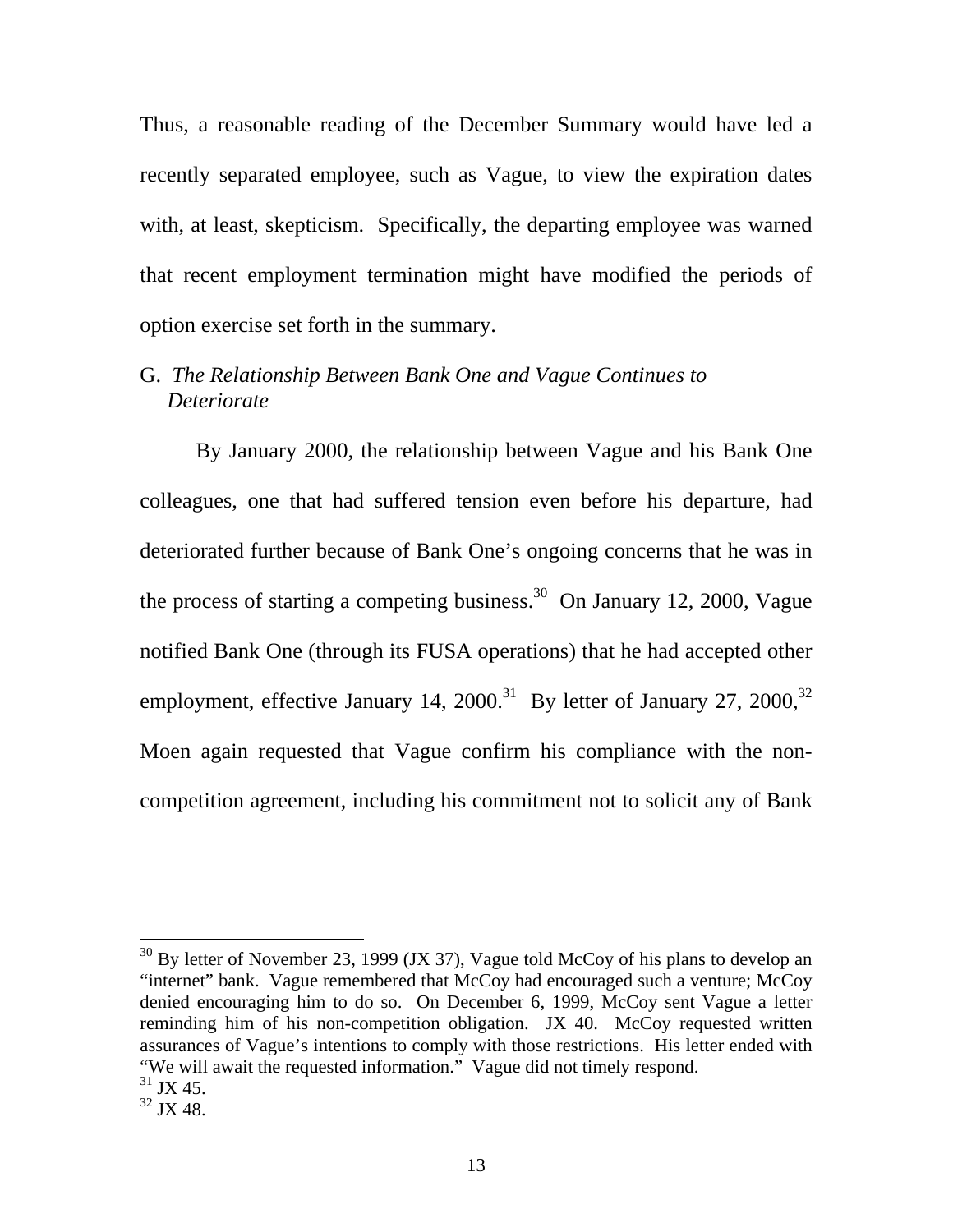One's (or its FUSA subsidiary's) employees.<sup>33</sup> Moen informed Vague that, until it received a response to McCoy's letter of December 6, 1999, Bank One would not "process the various payments that might be due to [Vague] upon termination of [his] pay continuation . . .  $.^{34}$  On February 9, 2000, Bank One, without telling Vague, froze his options (*i.e*., it gave instructions to EquiServe not to honor any effort to exercise them).<sup>35</sup> Bank One did this because of its views that any breach by Vague of his covenant not to compete would jeopardize his option rights. By mid-March 2000, however, Bank One and Vague had resolved their differences through an agreement which, in substance, reflected the parties' release of claims related to the non-competition agreement and restricted Vague and his new venture from soliciting certain additional Bank One  $(FUSA)$  employees.<sup>36</sup> Thus, on March 29, 2000, the freeze on the exercise of his options was lifted. $37$ Because Vague had taken other employment, his anticipated year of salary continuation was cut short. The Bank established his "retirement" date as February 21, 2000, but never directly informed him of that decision.

<sup>&</sup>lt;sup>33</sup> On or about January 19, 2000, Walker agreed to become General Counsel of Vague's new venture. In November 1999, he had retained counsel to explore the potential consequences of leaving Bank One. JX 39. His employment agreement specifically addressed the potential for litigation by Bank One to restrict his ability to work for that new venture. JX 46.

 $\frac{34}{35}$  JX 48.<br> $\frac{35}{3}$  JX 51.

 $36$  JX 56.

 $37$  JX 57.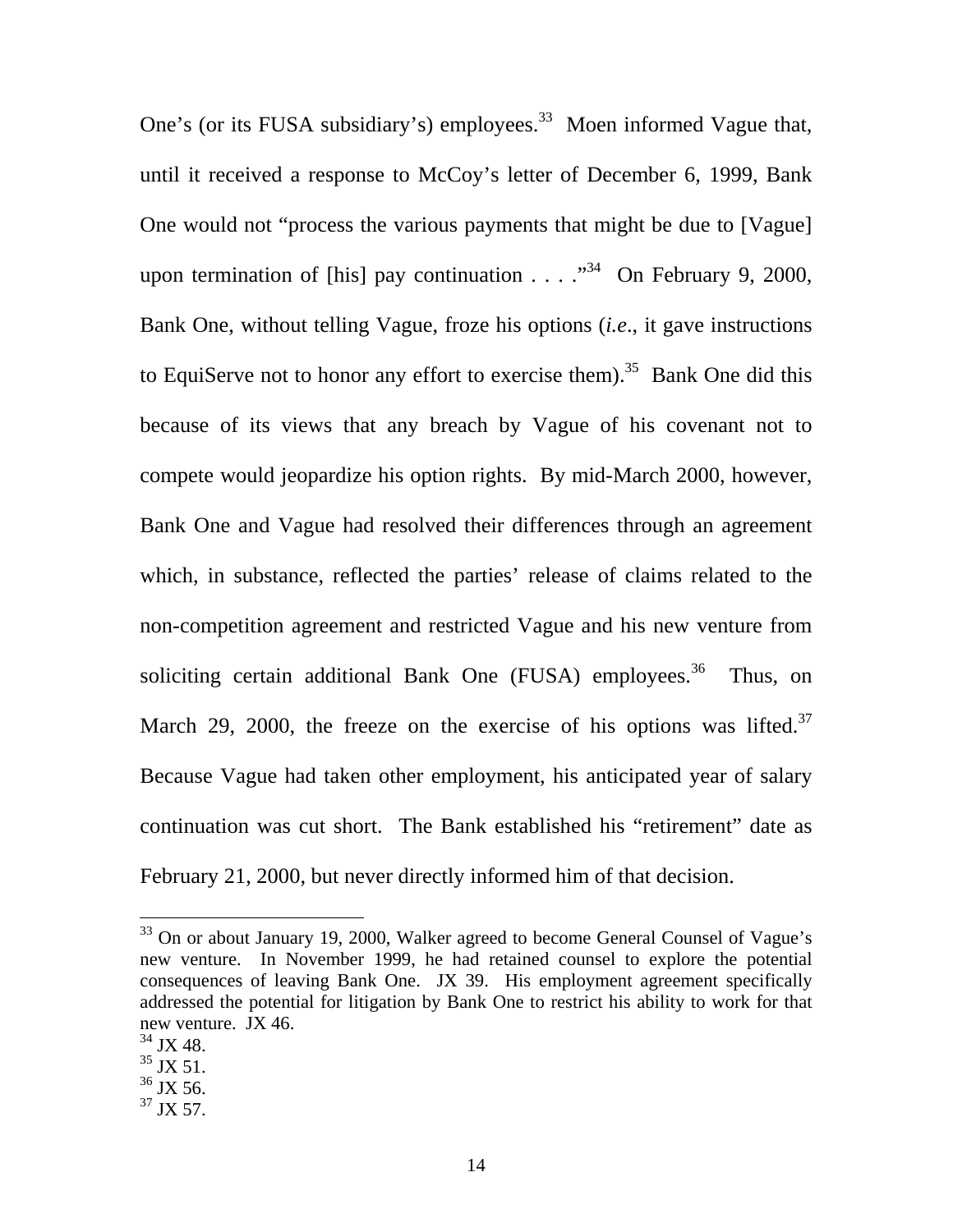#### H. *No Benefits Package is Ever Sent*

 Lindsay was aware that Vague had not been given the benefits package that had been promised to him and that was typically given to other departing executives. That package would have contained information regarding arrangement of employee benefits, ranging from extended health care to pension benefits to salary continuation programs to exercise of options. Lindsay decided that since most of the benefits covered by the package had already been provided to Vague, there was no need to send one.38 Thus, Vague never received the benefit of one source of additional information regarding the exercise of his options that had been promised to him and that he had reason to expect.<sup>39</sup>

 If Vague, however, had expected to receive the package, the question becomes one of why did he not inquire further after he had not received it. His recollection is that he thought the EquiServe transmittal of early January 2000 was the package (or part of it). That may be what he believed, but if that is accurate, then his belief was not a reasonable one because the December Summary only addressed option rights when it should have been clear to Vague that he was to receive a comprehensive document addressing

<sup>38</sup> Tr. at 503.

 $39$  At some point, probably late February or March 2000, the Bank prepared another summary (JX 132), similar to the October Option Summary. It showed "as of February 21, 2000," the expiration date as August 21, 2000, and continued to note that "[a]ll awards are subject to . . . applicable restrictive covenants."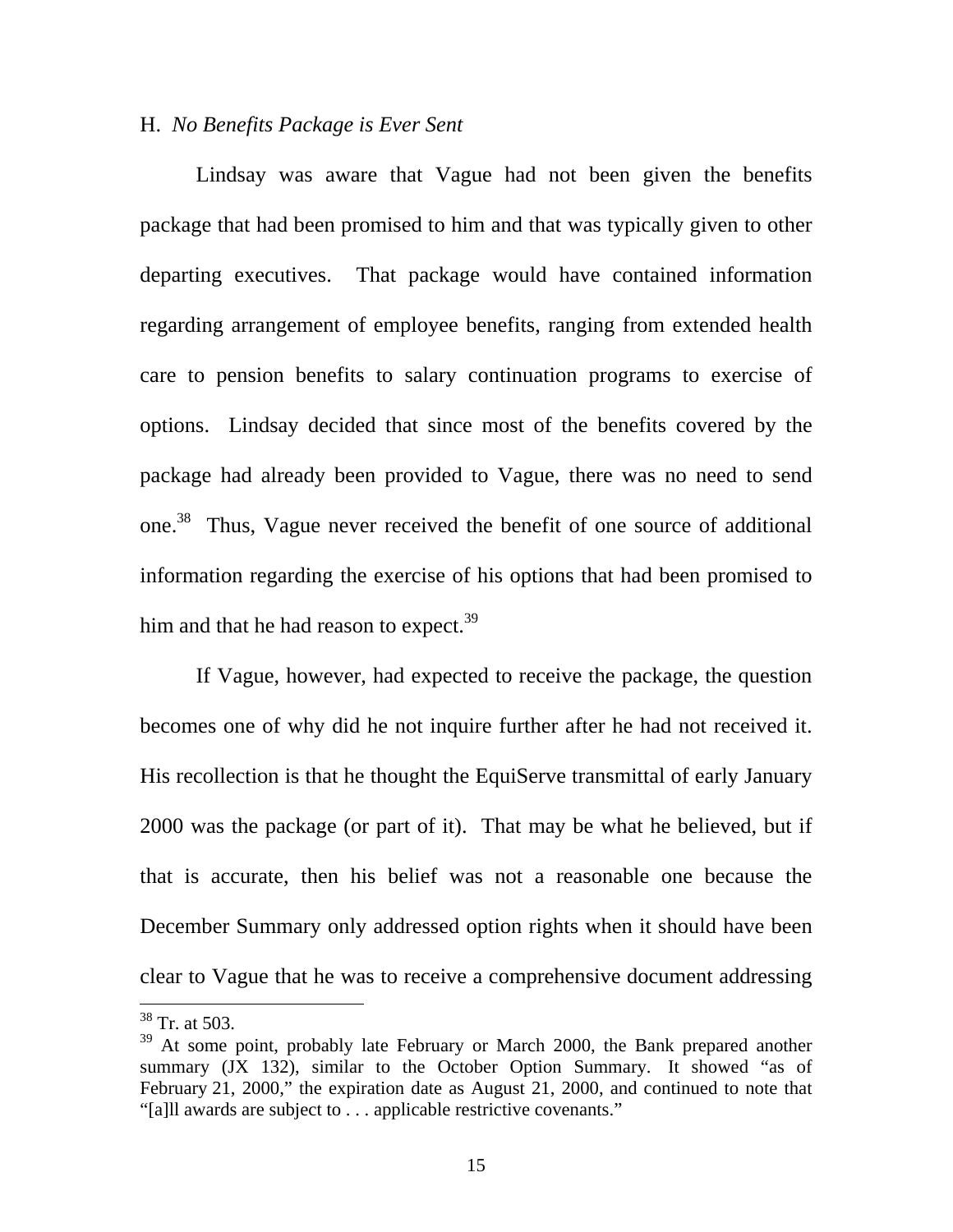the numerous and valuable rights that arose from his separation from Bank  $One.<sup>40</sup>$ 

# I. *The March and June Summaries and Vague's Choice Not to Read Them*

 At the end of March 2000 (or in early April), EquiServe sent Vague another quarterly Option and Award Summary (the "March Summary").<sup>41</sup> This time, because it was after Vague's separation date had been established, the correct expiration date for the Disputed Options, August 21, 2000, was

3.) If I have a question regarding the stock exercise process, who should I call? Contact FCT/EquiServe at 1-(877) ONE STOCK. They offer 24 hour access to information about your options.

 $41$  JX 59.

<sup>&</sup>lt;sup>40</sup> There are, obviously, two related "facts" that established the expiration date of the Disputed Options. The first is how long an option holder would have after termination (*i.e*., retirement) to exercise the options. The second is the effective date of such termination. Until January or February 2000, the effective date of Vague's termination was unknowable. The six-month exercise period, however, was known and had not changed since it was adopted, with Vague's participation, by FUSA.

The Bank argues that Vague, in accordance with the Stock Option Exercise Guide (JX 21) (the "Guide"), provided to him shortly before his decision to leave the Bank, could have contacted EquiServe directly to find out the necessary information. The Guide contains a series of questions and answers regarding stock options exercise procedures, one of which reads as follows:

*Id*. at 14. Vague responds that any contact before March (or perhaps late February) 2000 would not have yielded accurate information.

As to the actual expiration date of the Disputed Options, that would have been true. There is, however, no reason to believe that, if asked, EquiServe could not (or would not) have provided accurate information regarding the six-month exercise period for the Disputed Options under FUSA's 1991 plan. On the other hand, no witness from EquiServe testified and, thus, there is no direct proof of the extent of EquiServe's knowledge.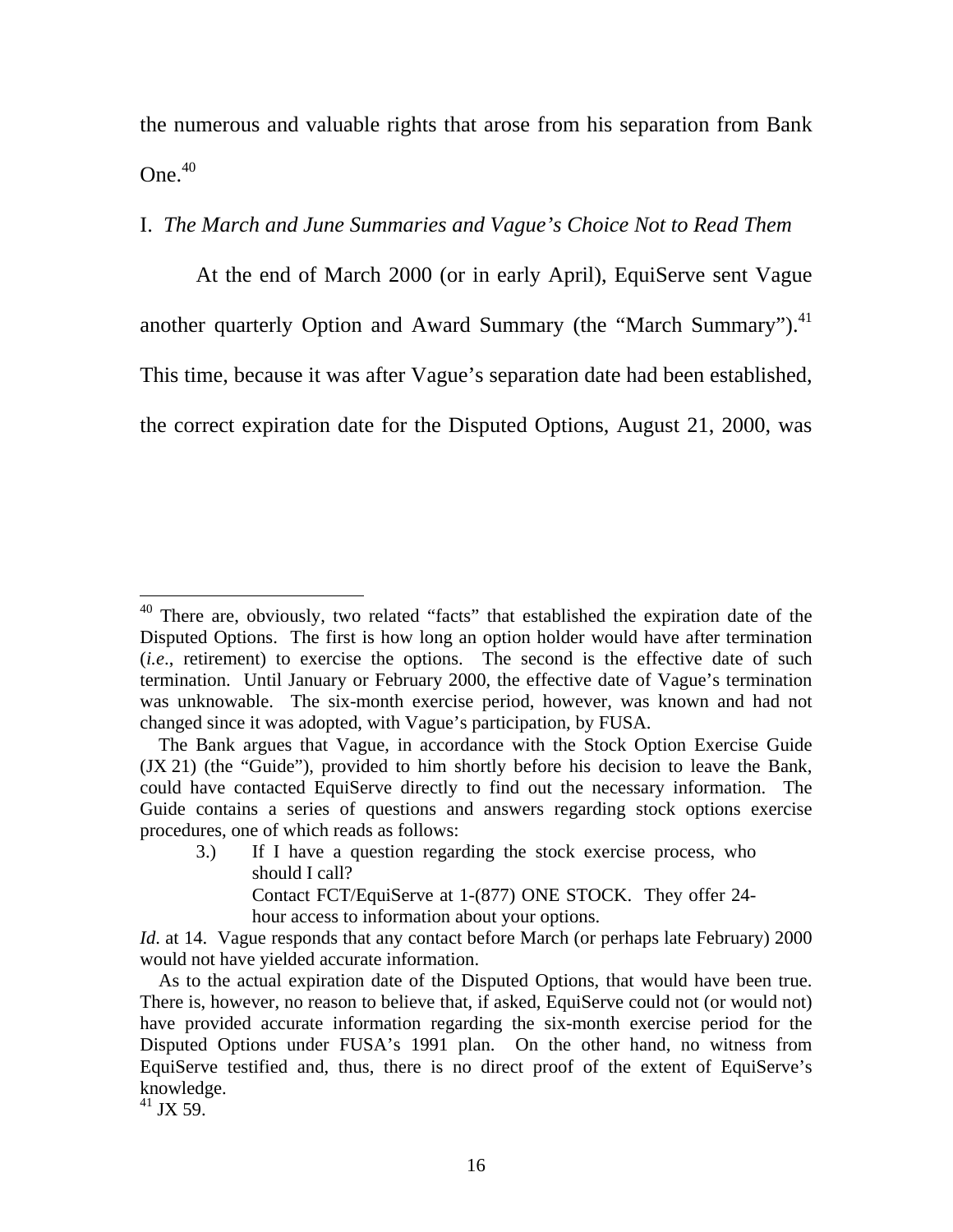clearly set forth.<sup>42</sup> Also, at the end of June (or in early July), another quarterly Option and Award Summary (the "June Summary") was sent to Vague. That one, as well, clearly provided the expiration date (August 21, 2000) for the Disputed Options on the first page. Vague, however, read neither of these transmittals from EquiServe. Instead, he forwarded them to his accountant.

 There is an explanation for why Vague did not read the March and June Summaries. Vague had retained David Eppes ("Eppes") of Falcidian LLC as his accountant. Eppes' practice focused on "high net worth clients and helping them to keep track of their financial affairs and their tax obligations" and "relieving them of a lot of the burdens of what [Falcidian called] mundane financial tasks."43 Falcidian also provided "family office services" which included paying household bills and handling payroll for household employees.<sup>44</sup> One of Falcidian's tasks for Vague was the preparation of quarterly fair market value financial statements.<sup>45</sup> In the

 $42$  The March Summary also set forth Vague's retirement (or termination) date of February 21, 2000. The expiration dates for certain other options (not at issue here) were not correct. Tr. at 668-69. Although that may adversely affect the confidence one should have in the accuracy of the summaries, the March Summary provided notice to Vague (or would have provided notice if Vague had read it) that his understanding of the exercise dates was incorrect.

 $43$  Eppes Dep. I at 27, 36. Eppes did not testify at trial.

<sup>44</sup> *Id*. at 32.

<sup>45</sup> *Id*. at 48-50.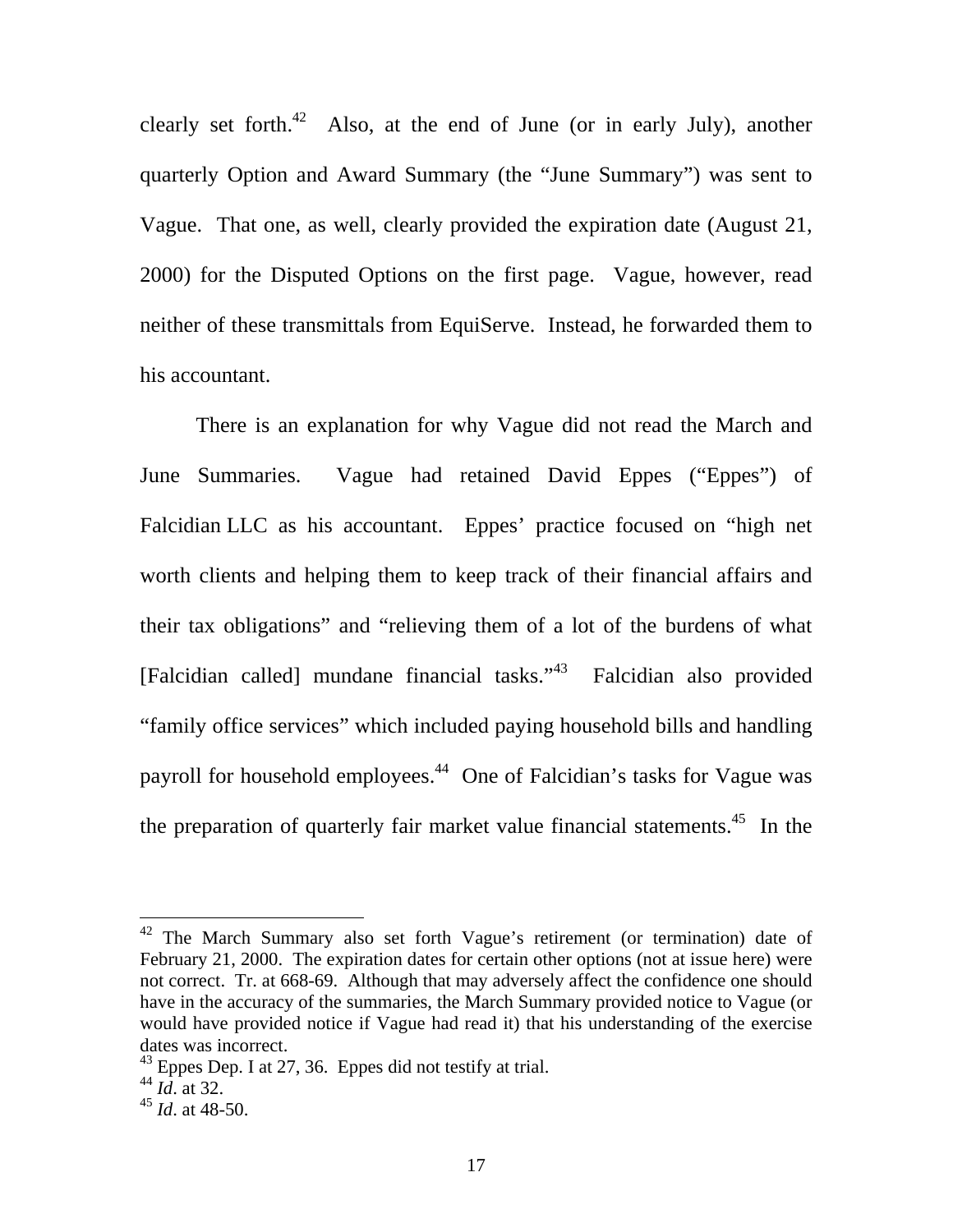process, Falcidian used the option summaries prepared by or for Bank One.<sup>46</sup> From the option summaries, Falcidian "update[d] and maintain[ed] a spreadsheet . . . that [it] used to summarize his option positions."<sup>47</sup> When the quarterly option summaries were received, they became part of Falcidian's work papers.<sup>48</sup> Falcidian received both the March Summary and the June Summary but failed to notice the expiration dates that had been established as the result of the termination of Vague's relationship with Bank One.<sup>49</sup> As a result, Vague's personal financial statements, prepared by Falcidian for the first and second quarters of 2000, did not accurately reflect the expiration dates of the Disputed Options.<sup>50</sup>

### J. *Vague Misses the Exercise Date*

 Vague believed that he had a couple of years—not six months running from February 2000—to exercise the Disputed Options. Thus, August 21, 2000, the expiration date for the Disputed Options, came and went without Vague's ever exercising them. Vague, either by borrowing the necessary

<sup>46</sup> *Id*. at 50-51.

<sup>47</sup> *Id.* at 53-54; *see also id.* at 36.

<sup>48</sup> *Id*. at 67-68.

<sup>49</sup> *Id*. at 138-39; 169-70.

 $50$  Vague maintains that he did not read the summaries because he already knew his rights based on previous communications from Bank One or its agents. Vague may have already drawn his conclusions—justifiably or not—but that is not why he did not read the summaries. He did not review them because he had delegated that function to Falcidian. Indeed, he did not simply throw the summaries away.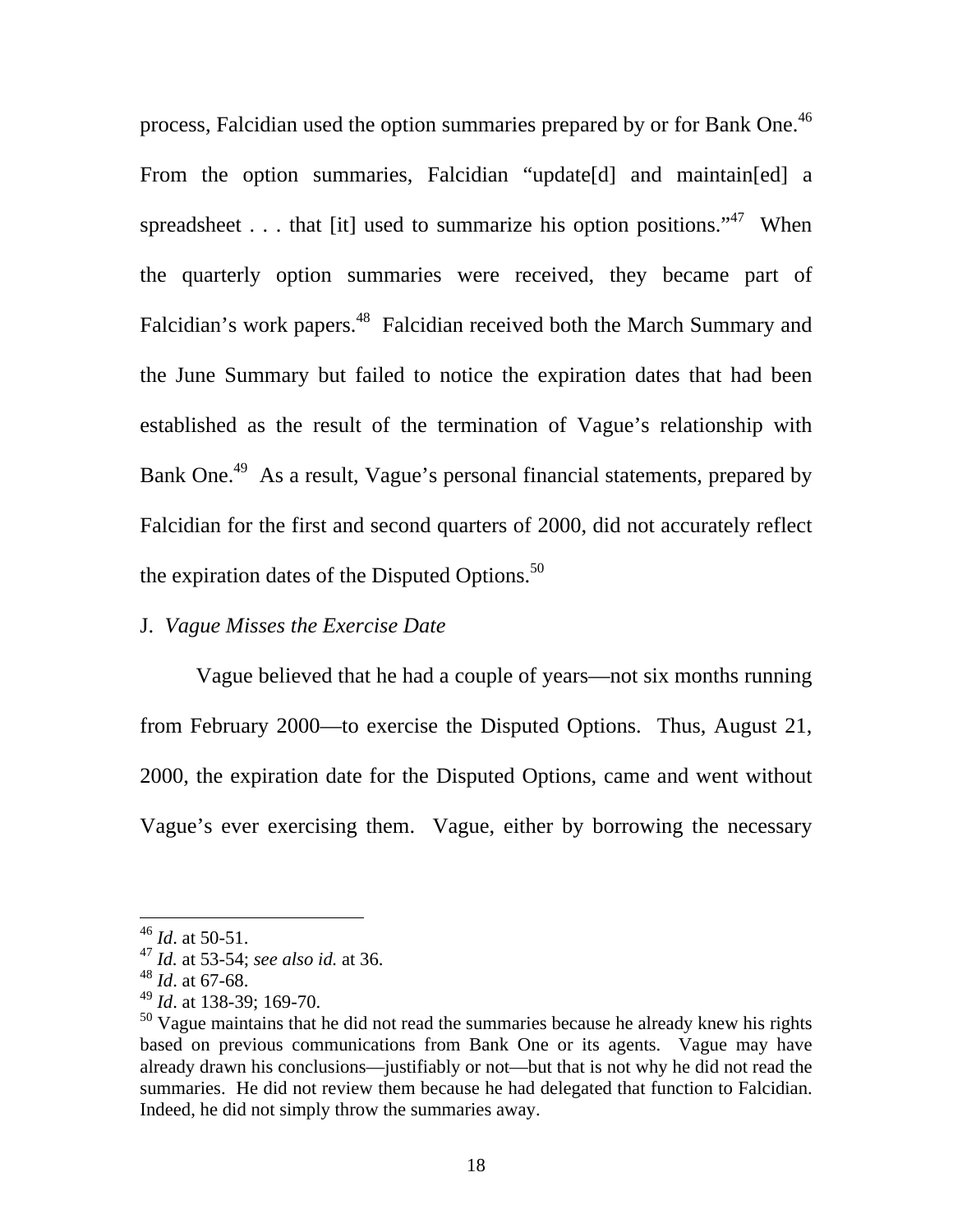funds or utilizing a so-called "cashless" feature, could have exercised the Disputed Options and would have exercised them.<sup>51</sup>

 Falcidian did note, however, on review of the Option and Award Summary, as of September 29, 2000 (the "September Summary"),  $52$  that the expiration date was shown as August 21, 2000.<sup>53</sup> Eventually, Falcidian retraced its steps and realized that it had failed to react appropriately to the information in the March Summary and the June Summary (both of which it found in its files). $54$ 

 Following its review of the September Summary and recognizing that the date shown for expiration of the Disputed Options had gone by, Eppes informed Vague. Vague's initial response was that it would not be a problem.55 Vague's initial optimism turned out to be unwarranted.

 $51$  Vague was waiting, for tax reasons, until after 2000 to exercise the Disputed Options.

 $52$  JX 67. The form of the September Summary was the same as that of both the March Summary and the June Summary.

<sup>&</sup>lt;sup>53</sup> Eppes Dep. I at 87-88.

<sup>&</sup>lt;sup>54</sup> *Id.* at 91. Although Eppes worked with Walker in the fall of 1999 regarding Vague's options and received information from Walker indicating that Vague would have three years to exercise the options, the information prepared by Falcidian does not reflect that input (*id.* at 155-56); instead, as conceded by Eppes, Falcidian used the option summaries provided on behalf of Bank One and, unfortunately, did not use them accurately. <sup>55</sup> *Id*. at 89.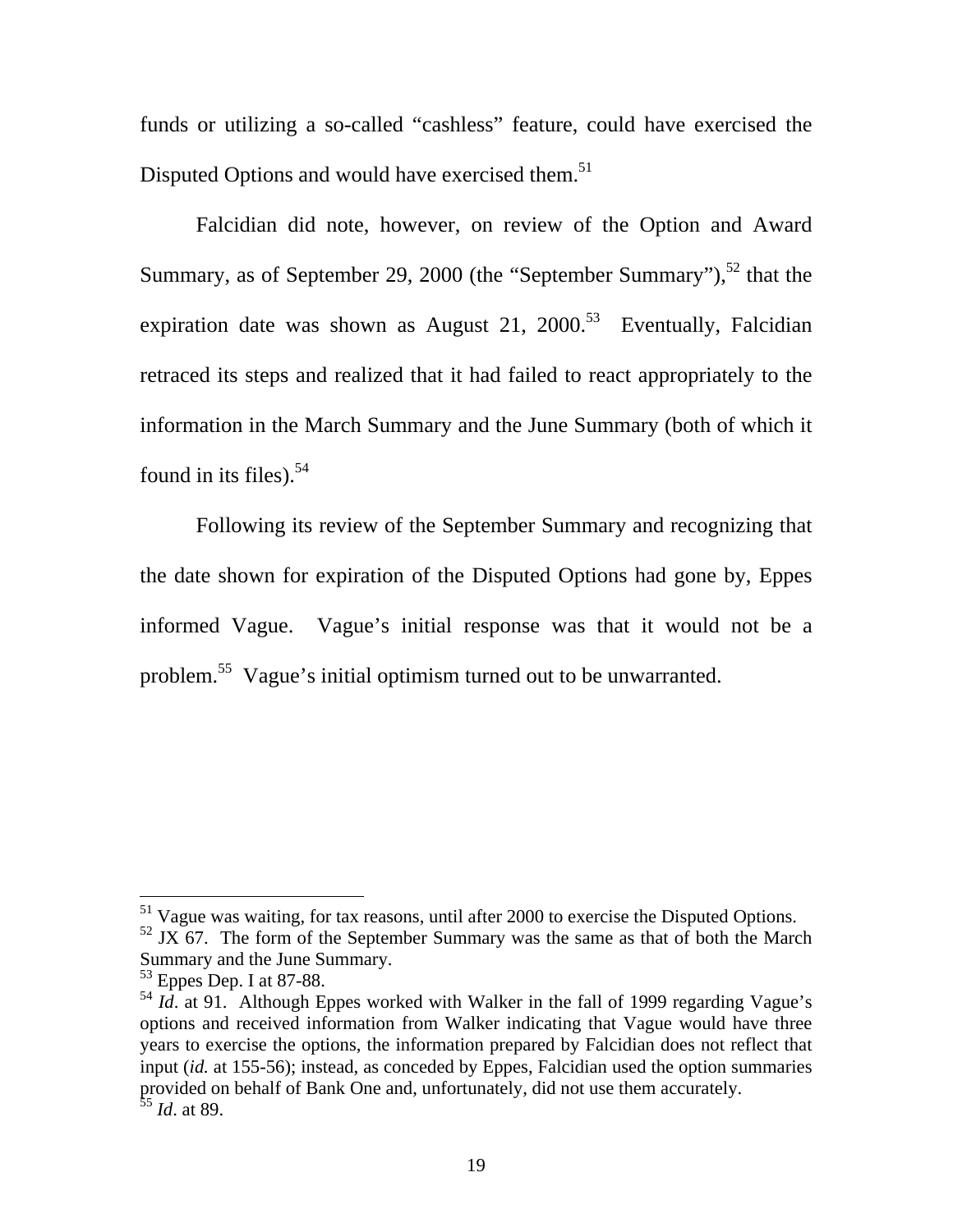When Vague formally sought to exercise the Disputed Options on or about June 28, 2001,<sup>56</sup> Bank One rejected that effort as untimely.<sup>57</sup>

### **II. CONTENTIONS**

 Vague seeks an order compelling Bank One to honor Vague's efforts in June 2001 to exercise the Disputed Options. He invokes concepts of both negligent and innocent misrepresentation, perhaps enhanced with some suggestion that Bank One may have acted with the hope that Vague would lose his rights. His claim starts with misrepresentations by the Bank regarding the Disputed Options, continues with reasonable reliance, and concludes with the absence of adequate efforts by the Bank to inform him of the correct exercise date. He contends that his failure to review either of the March or June Summaries was not unreasonable under the circumstances. Finally, he seeks to bolster his position by comparing the relative fault of the

<sup>56</sup> JX 94. Earlier efforts to resolve the dispute, *e.g.*, JX 73, had failed, and this action had been commenced on March 19, 2001. JX 89.

 $57$  JX 96. These are the salient facts. As to the testimony in general, there are instances of either no recall or fuzzy recall by the various actors that leave the Court with some questions as to what actually transpired. The Court is satisfied that the witnesses testified as to the truth as they understood it and recalled it, but the witnesses are very busy people with substantial responsibilities and, as sometimes happens, the events which are significant for purposes of this case were, at least for the most part, of relatively minor importance when they occurred.

Vague, to some extent, seeks to attribute the conduct of Bank One to, if not malice, then hostility between him and Bank One executives. Tensions existed, but there was no action by Bank One taken for the purpose of depriving Vague of the opportunity to exercise his option rights (other than the freeze which was lifted in March 2000) or even with the hope that he would, somehow, miss the exercise date.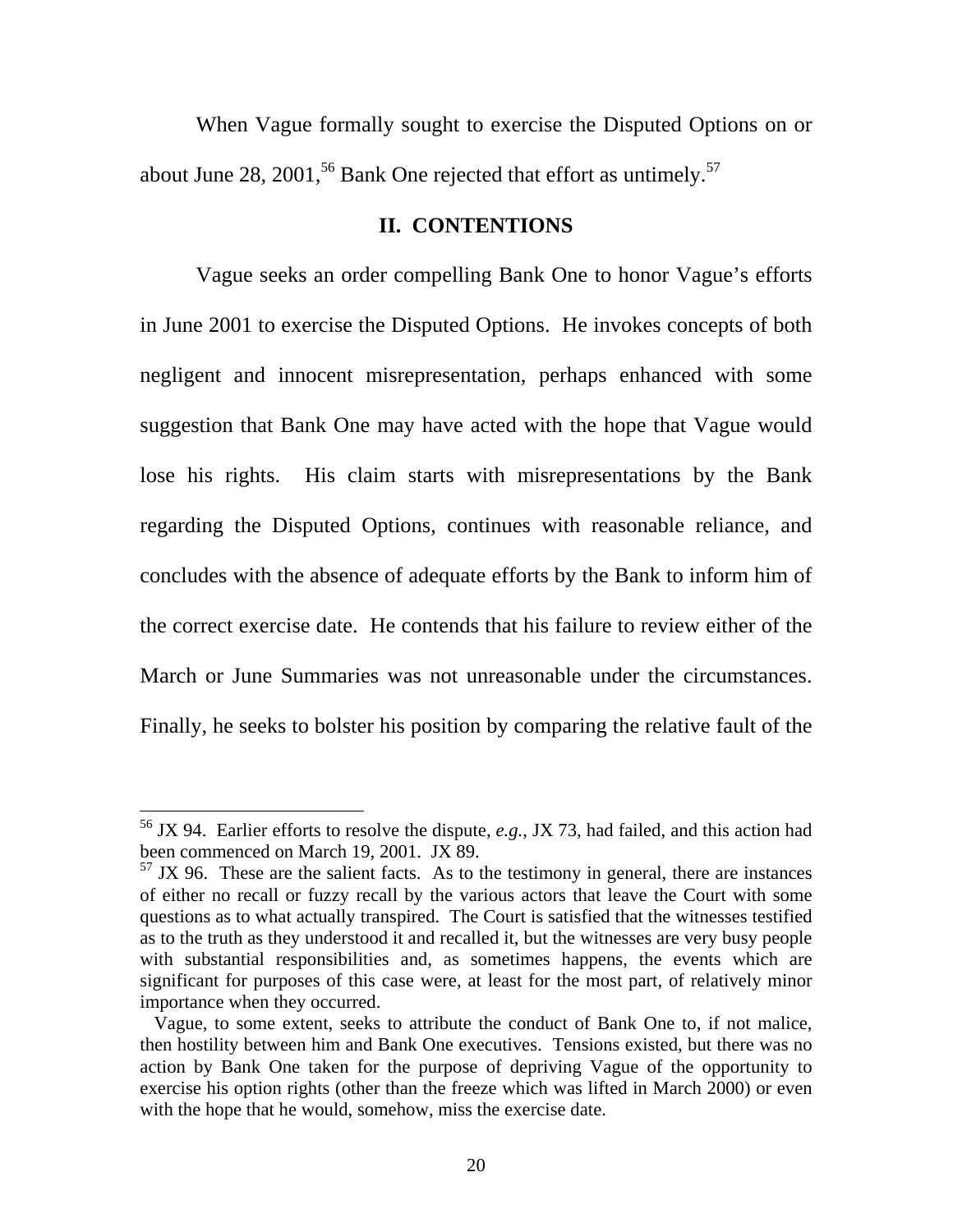parties. In his view, equitable relief is necessary and appropriate to protect him from the failure of the Bank to meet the standards of conduct to which he was entitled (and which could reasonably have been expected).

 The Bank, in turn, contests whether any misrepresentation occurred and argues that Vague neither did rely nor could have continued to rely upon any misrepresentation. The March and June Summaries, which he could have easily read but chose not to read, would have provided him with all of the information about which he now complains. It also contends that there is no proof that Vague ever executed the 1996 option agreement and, therefore, any options under that grant have been lost.<sup>58</sup> Finally, the Bank argues that Vague failed to prove that Lindsay intended to induce him to rely upon what she told Walker during their conversations.

 In addition, the Bank (together with its subsidiary, First USA Bank, N.A.) has asserted, that if it is held liable to Vague, it is entitled to indemnification from Walker. The Bank argues that, if it is held liable, it could only be as the consequence of Walker's failure to act reasonably and competently as an employee of the Bank or its subsidiary.

<sup>58</sup> This contention has been rejected, as discussed *supra*.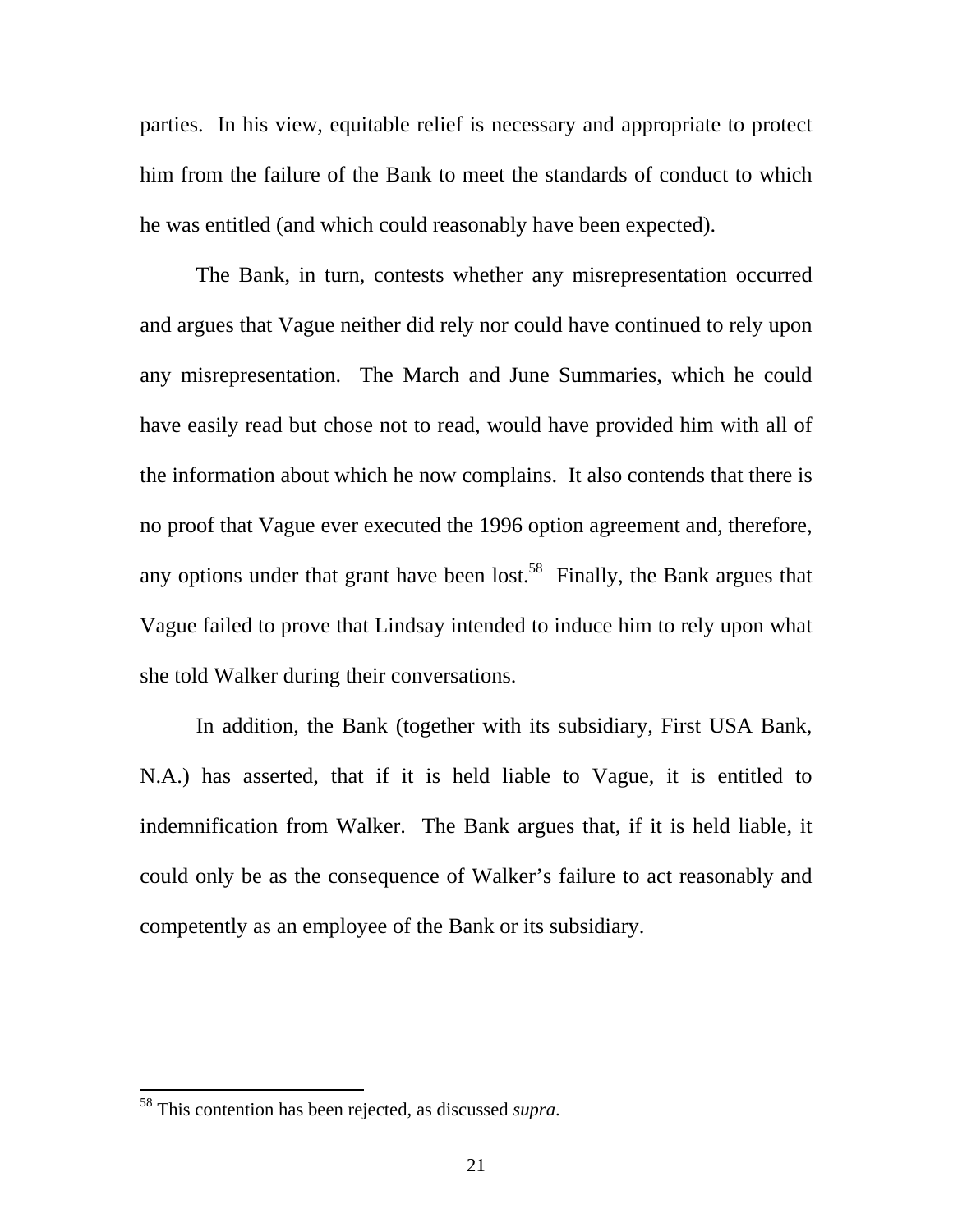#### **III. ANALYSIS**

# A. *As a Matter of Contract, Vague's Effort to Exercise the Disputed Options was Untimely*

 Vague's rights to the Disputed Options are determined, in the first instance, as a matter of contract. The right to exercise the options was conditioned upon his exercise by a certain date, which in this case turned out to be August 21, 2000. The parties do not dispute the expiration date. It is also undisputed that Vague did not exercise (or attempt to exercise) the Disputed Options on or before that date. Thus, for Vague to prevail here in his efforts to obtain the benefit of the Disputed Options, he must find a path around the unambiguous terms of the Plan and the agreements governing the Disputed Options.

# B. *Vague Relies Upon Principles of Negligent and Innocent Misrepresentation*

 Vague acknowledges that he must demonstrate "that Bank One provided him false information and that he justifiably relied on the false information, thereby suffering damage.<sup> $59$ </sup> Vague devotes little effort to differentiating between negligent misrepresentation and innocent misrepresentation. The principles governing this Court's equitable jurisdiction over claims of misrepresentation have been aptly summarized:

<sup>59</sup> Vague's Opening Post-Trial Br. at 25 (quoting *Vague v. Bank One Corp.*, 2004 WL 1202043 (ORDER), 850 A.2d 303 (Del. 2004) (TABLE).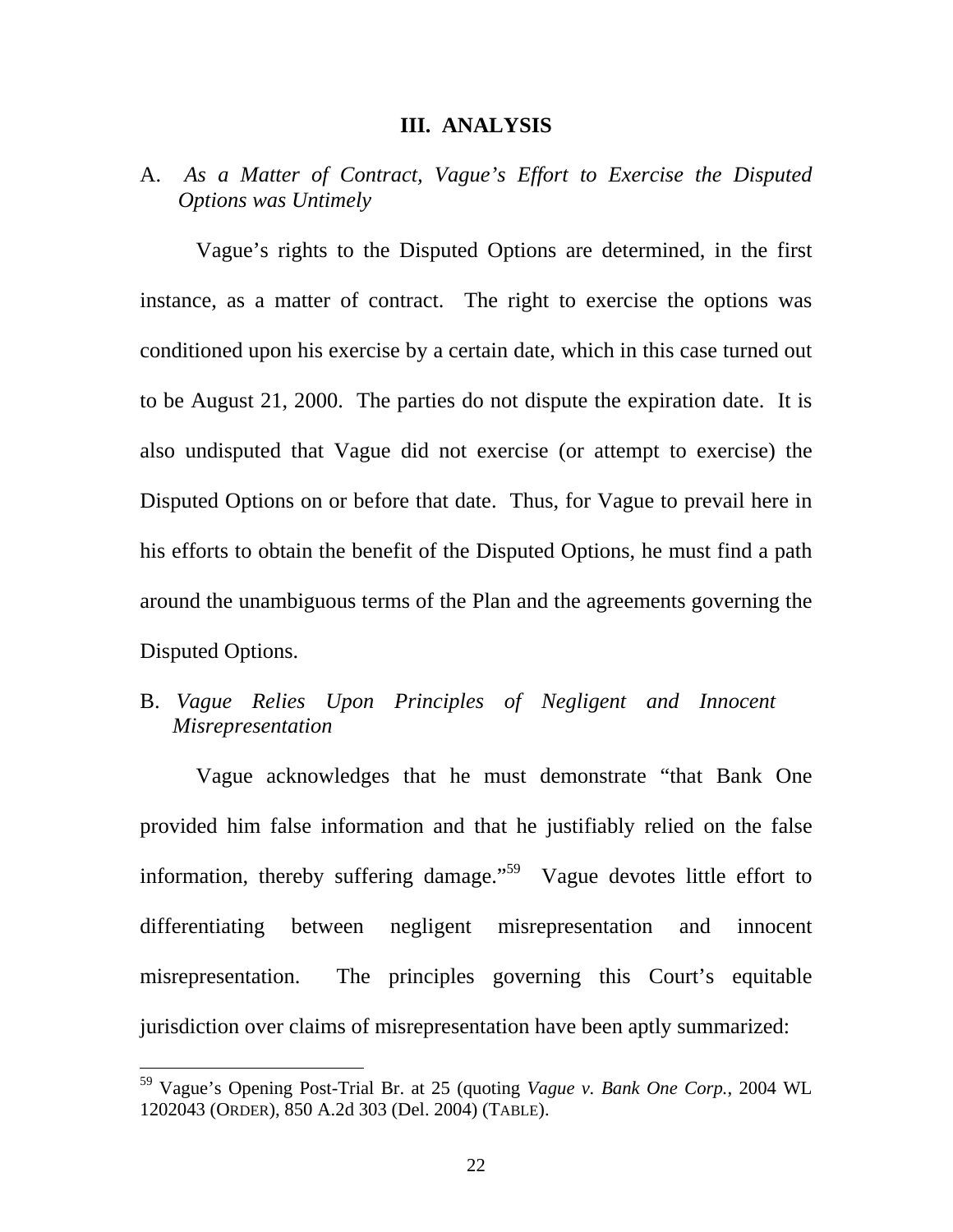Common law fraud in Delaware requires that: (1) a false representation, usually one of fact, made by the defendant, exists; (2) the defendant had knowledge or belief that the representation was false, or made the representation with requisite indifference to the truth; (3) the defendant had the intent to induce the plaintiff to act or refrain from acting; (4) the plaintiff acted or did not act in justifiable reliance on the representation; and (5) the plaintiff suffered damages as a result of such reliance. In addition to overt representations, fraud may also occur through deliberate concealment of material facts, or by silence in the face of a duty to speak. To state a claim for equitable fraud under Delaware law, a plaintiff must satisfy all the elements of common law fraud with the exception that the plaintiff need not demonstrate that the misstatement or omission was made knowingly or recklessly. However, equitable fraud does not swallow common law fraud because it can only be applied in those cases in which one of the two fundamental sources of equity jurisdiction exists: (1) an equitable right founded upon a special relationship over which equity takes jurisdiction, or (2) where equity affords a special remedy (e.g. rescission or cancellation). $60$ 

 Vague's efforts present three principal questions: (1) did Bank One misrepresent the exercise date(s) for the Disputed Options; (2) did Vague reasonably rely upon those misrepresentations, if any, and reasonably continue to rely upon them until it was no longer feasible to exercise the

<sup>60</sup> *Wal-Mart Stores, Inc. v. AIG Life Ins. Co.*, 872 A.2d 611, 628-29 (Del. Ch. 2005) (citations omitted); *see also Unisuper Ltd. v. News Corp.*, 2005 WL 3529317, at \*9 (Del. Ch. Dec. 20, 2005) ("To successfully assert a claim for negligent misrepresentation, plaintiff must adequately plead: (1) the defendant had a pecuniary duty to provide accurate information; (2) the defendant supplied false information; (3) the defendant failed to exercise reasonable care in obtaining or communicating the information; and (4) the plaintiff suffered a pecuniary loss caused by justifiable reliance upon the false information.").

Bank One argues—and I need not decide—that this dispute is governed by the law of Illinois, the situs of Bank One's headquarters, and that Illinois law does not accept notions of negligent misrepresentation in the employment context.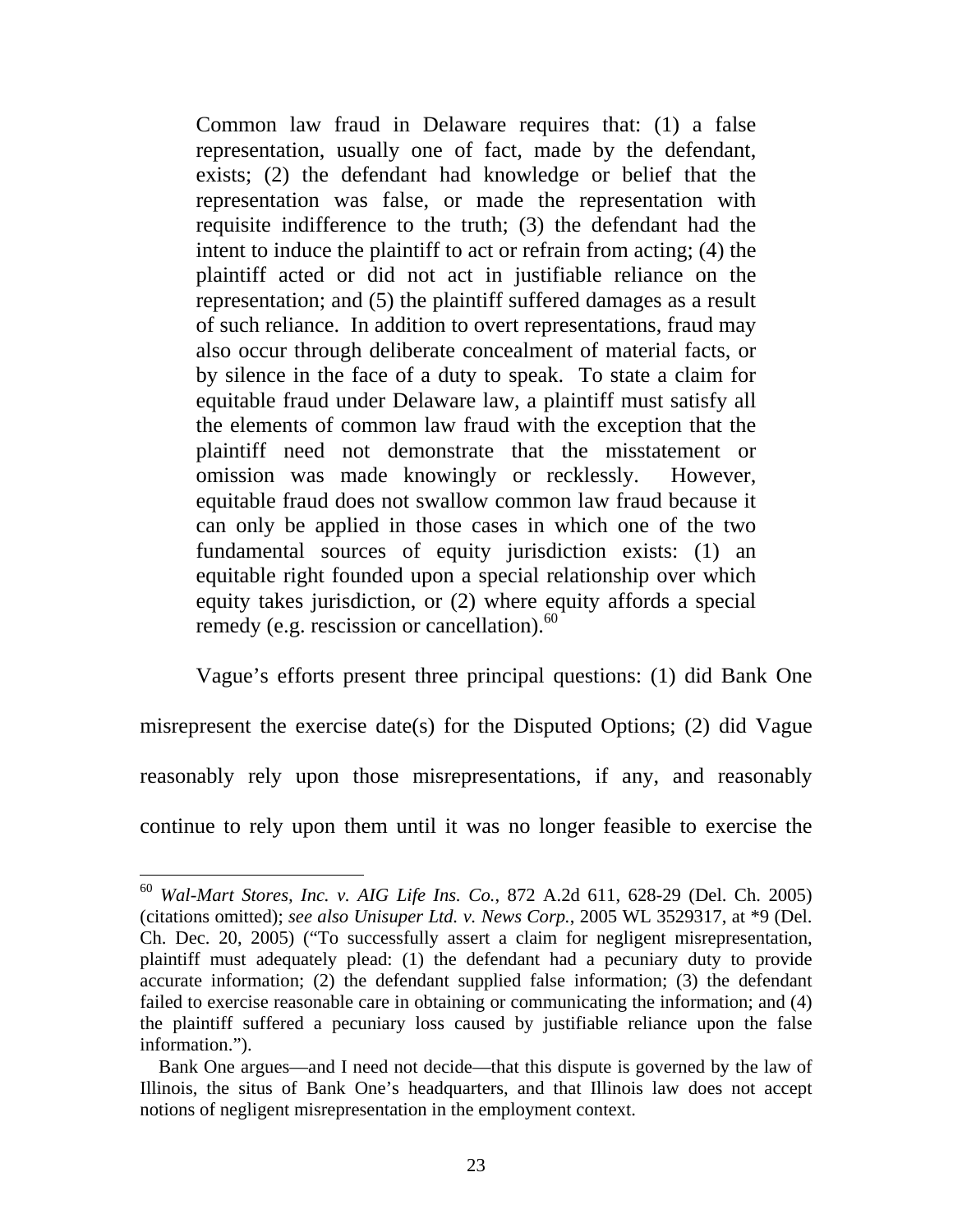Disputed Options; and (3) do the "equities" of this case allow, or require, the Court to grant relief to Vague from the hardships resulting from the uncertainty or misapprehension about the exercise date for the Disputed Options for which Bank One is, at least in part, to blame?<sup>61</sup>

### C. *Vague Identifies Three Misrepresentations*

### 1. The Walker-Lindsay Conversation

 Walker inaccurately informed Eppes and Vague that all of Vague's options through Bank One would vest in three to five years following his

 $\overline{a}$  $61$  The proponent of a claim for negligent misrepresentation must prove that the defendant had "pecuniary duty" to provide correct information. Although framed as the defendant's "pecuniary duty," the question is whether the defendant owed the plaintiff "a particular duty to provide accurate information, based on the plaintiff's pecuniary interest in that information . . . ." *H.M. Wexford LLC v. Encorp, Inc.*, 832 A.2d 129, 147 n.44 (Del. Ch. 2003). The Bank knew—or can reasonably be charged with the obligation to have known—that the expiration dates had potentially serious consequences for Vague's "pecuniary interest." The Bank (Lindsay, in particular) knew that Walker was searching for information about the expiration dates to assist Vague with his decision as to when to exercise his options. The Bank, thus, knew that Vague would be relying upon the information which it provided. Whether other information was available that would undercut the reasonableness of Vague's reliance on the brief and informal second conversation between Walker and Lindsay is a different question. Moreover, the full relationship between the Bank and Vague, one based on employment contract, the Bank's commitment to help in arranging an orderly departure, and the special assistance routinely provided by the Bank to senior executives, precludes, in equity, any effort by the Bank to avoid responsibility for any misrepresentations simply by claiming that Walker had not expressly informed Lindsay that Vague would be relying on the fruits of his conversation. Moreover, the Bank, as "[o]ne who, in the course of [its] business" provided information "for the guidance of others in their business transactions" had a pecuniary duty to provide information to Vague with reasonable care. RESTATEMENT (SECOND) OF TORTS § 552(1) (1977); *Glosser v. Cellcor Inc.*, 1994 WL 593929, at \*21 - \*22 (Del. Ch. Sept. 2, 1994). Vague's efforts to exercise the Disputed Options would qualify as a business transaction within the meaning of the Restatement.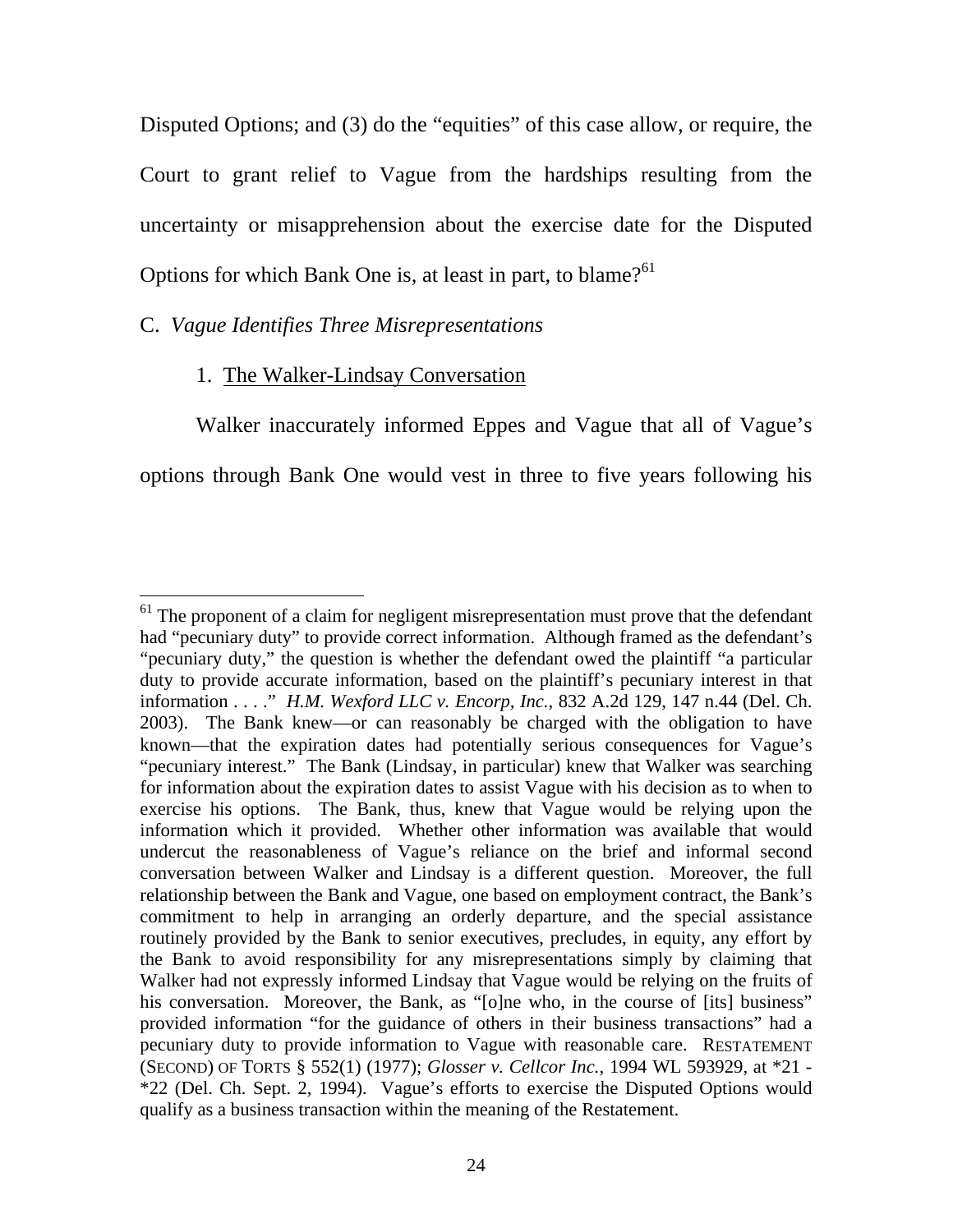retirement. That statement was inaccurate. Although it is less than clear,  $62$ the better inference from the factual record before the Court is that Walker competently conveyed the information that Lindsay gave him in their second conversation even though Lindsay may not have intended her comments to reach options granted by  $FUSA.<sup>63</sup>$  Thus, Lindsay's statement during the

 The Court need not, and, thus, does not, determine if Walker was acting as Vague's attorney in this context. He was definitely acting on Vague's behalf—that is evidenced most clearly by his discussions with Lindsay regarding the scope of Vague's non-

 $\overline{a}$  $62$  The second Lindsay-Walker conversation presents the Court with a fact-finding challenge. Neither participant has any reliable, comprehensive present-recollection. Walker's notes, because he had no reason to be inaccurate, tilt the balance in Vague's favor. It is, however, a conclusion that is not free of doubt. First, the second conversation was, by all accounts, brief, and Lindsay, for good reason, was taken aback by Walker's efforts on behalf of Vague with respect to Vague's non-competition obligation. Curiously, Walker's notes do not reflect this aspect of their conversation. Second, Lindsay's explanation that she would not have given a blanket statement regarding the expiration date of the various option programs obligating the Bank is entirely believable. The better conclusion, although not by much, is that Walker asked an imprecise (or inherently ambiguous) question and Lindsay, without fully appreciating the scope of the question as asked, answered it truthfully as she understood it but, unfortunately, incorrectly in light of the breadth of Walker's inquiry and without the benefit of any review of the appropriate records. That such a critical aspect of this action is shrouded in informal conversational haze may be unfortunate, but, in the overall context, it refutes the contention by Vague that Lindsay was seeking to mislead him or otherwise was acting deviously. It also makes more difficult the Court's later inquiry into the sufficiency of the accurate information that the Bank's agent would provide Vague. Because Lindsay (and, thus, the Bank) was not even aware that she may have provided inaccurate information, it is not clear how the Bank could have known to take any additional steps to provide the more "conspicuous" information to Vague that he now maintains was the Bank's duty.

 $63$  An underlying question throughout this litigation involves whether Walker, with respect to the events in question, was working for Bank One or for Vague. Walker contacted Moen (and talked to Lindsay) at Vague's behest. Given the relationship between Vague and Walker, any misrepresentation involving the Lindsay-Walker conversations must be measured at that point and not as Walker conveyed the information to either Eppes or Vague. Although employed by Bank One, Walker was acting under the direction of, and for the benefit of, Vague in pursuing not only information about the exercise date for options, but also in seeking to define better the scope of Vague's non-competition obligations.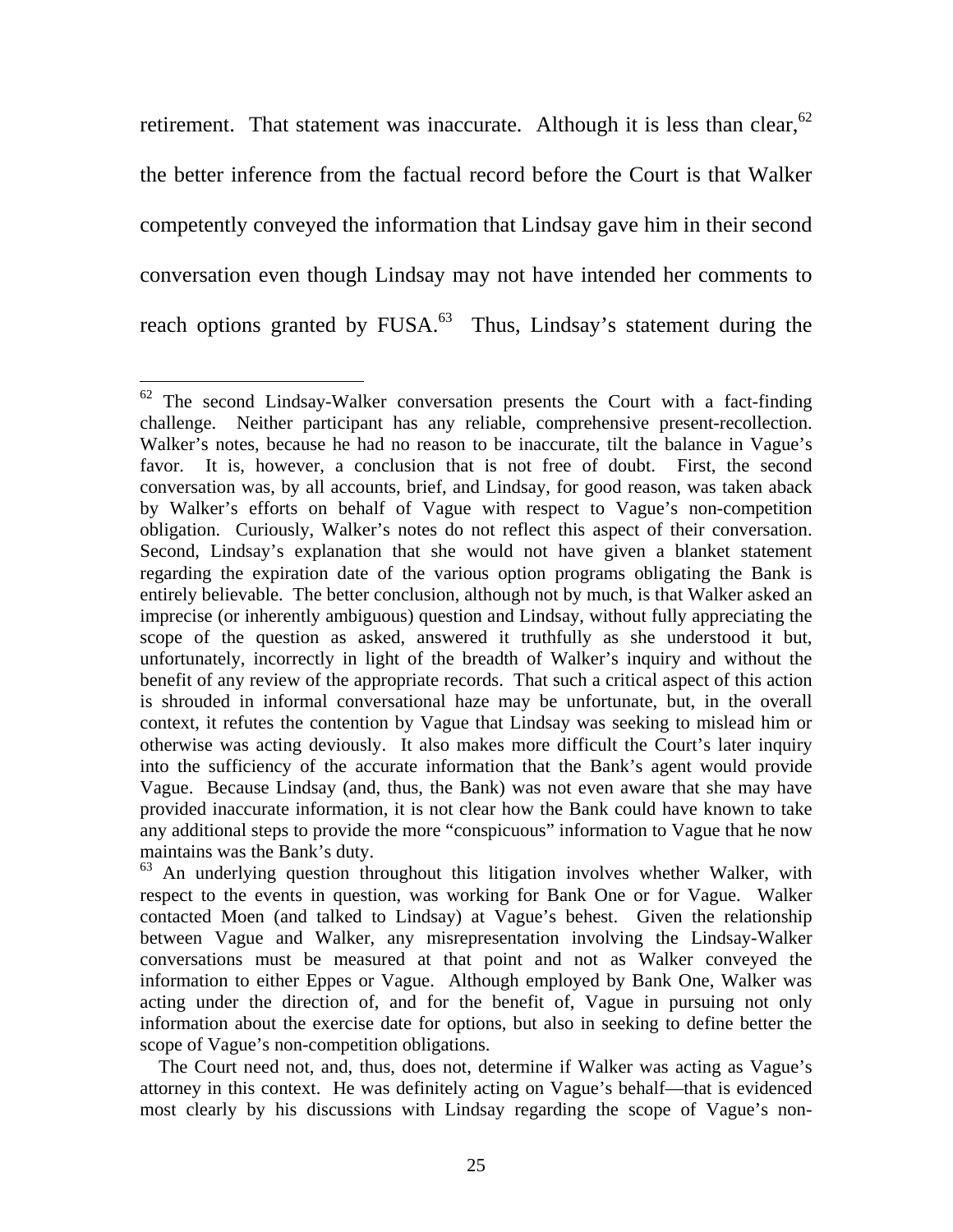second telephone conversation with Walker was a misrepresentation of fact, albeit an unintentional one.

### 2. Moen's Promise of an Information Package Explaining His Rights

 The second misrepresentation cited by Vague is the promise set forth in Moen's October 25 letter to provide a packet of information regarding his employment benefits, including information about the exercise of his options. Vague has failed to prove that Moen's statement was untrue when it was made. To the contrary, it was Moen's intent and expectation at that time to forward the packet to Vague. Bank One's concerns about Vague's potential competitive conduct (a concern that also probably existed to some extent at the time of Moen's letter) intervened. Whether that constitutes justification for withholding the information is, of course, not the question; the existence of the competitive concerns provides a plausible reason as to why the packet was not sent at that time.

### 3. EquiServe's December Summary

 $\overline{a}$ 

 The December Summary can hardly be characterized as a misrepresentation either. It is not that the expiration dates for the Disputed

competition obligation—something more than a mere factual inquiry. Indeed, Vague comes close (if he does not arrive there) to conceding that Walker was acting as an attorney for his benefit. Vague's Op. Post-Trial Br. at 13 ("Vague was concerned about the complexity of the Plans and related agreements . . . [and] therefore asked Walker [to contact Moen].").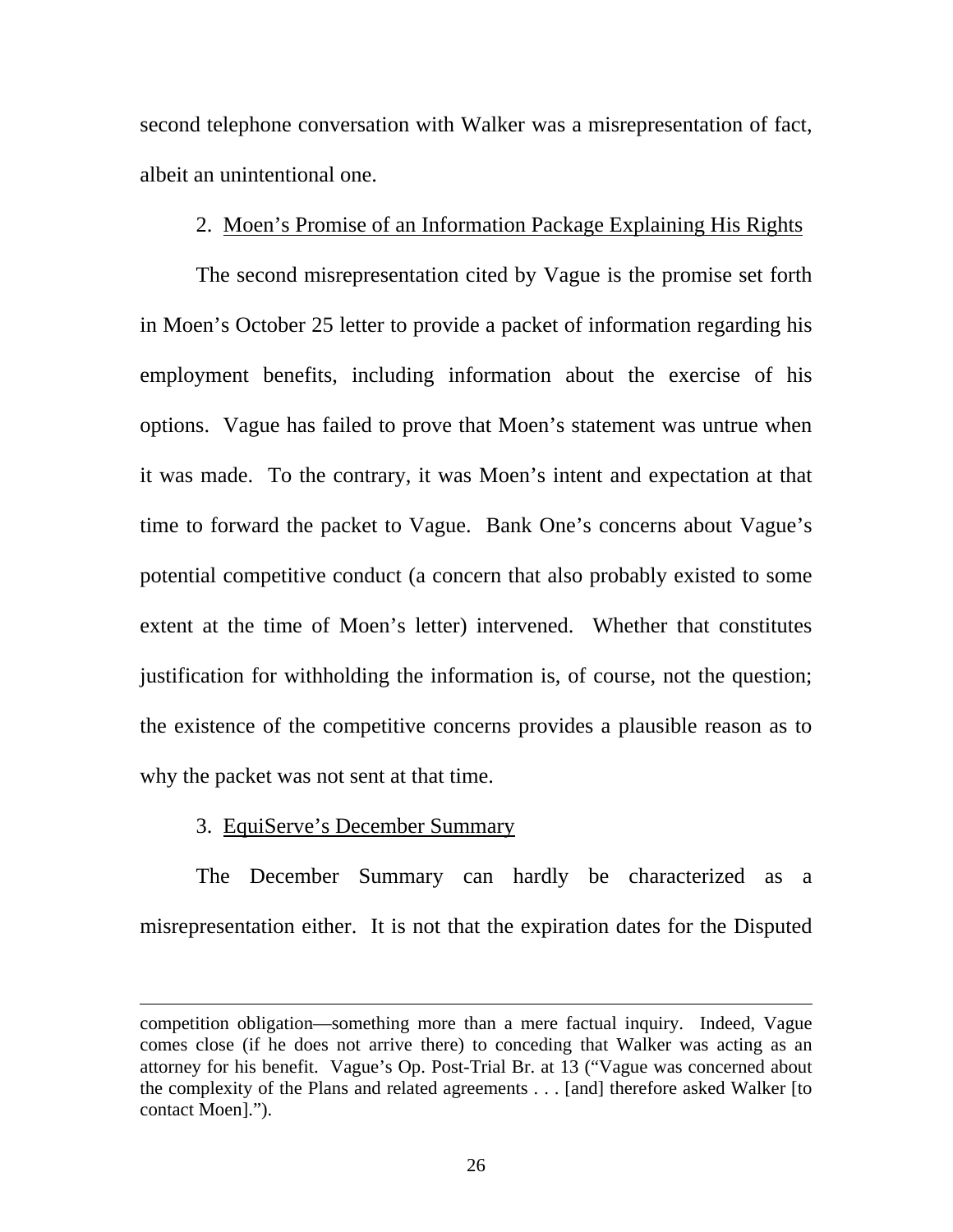Options were accurate in all possibilities (they likely were not), but, instead, any expiration date was likely to be inaccurate at the time. Vague—at last with the benefit of available hindsight—was not about to remain without another job longer than the year of salary continuation. Thus, the expiration dates for the Disputed Options, as shown on the summary, were not likely to be correct. On the other hand, Vague, as of December 2000, remained on the payroll and, technically, the expiration dates would not change until he left the Bank's employment. In that sense, the December Summary was accurate. The most likely date—one year plus six months from his resignation in October 1999—could have been used, but would also have turned out to be wrong because Vague took other employment in the interim. Thus, as of December 1999, no date for expiration of the Disputed Options could have been predicted with any confidence. The only correct insertions in the column under expiration date for the Disputed Options would have been "unknown," "to be determined," or the equivalent. In short, as of December 2000, there was sufficient uncertainty as to when the options would expire—uncertainty that was partly the product of Vague's own actions. Bank One (or EquiServe) addressed that uncertainty, which to some extent would be present in any executive's departure, with a note to the effect that if one's employment status had recently changed, care should be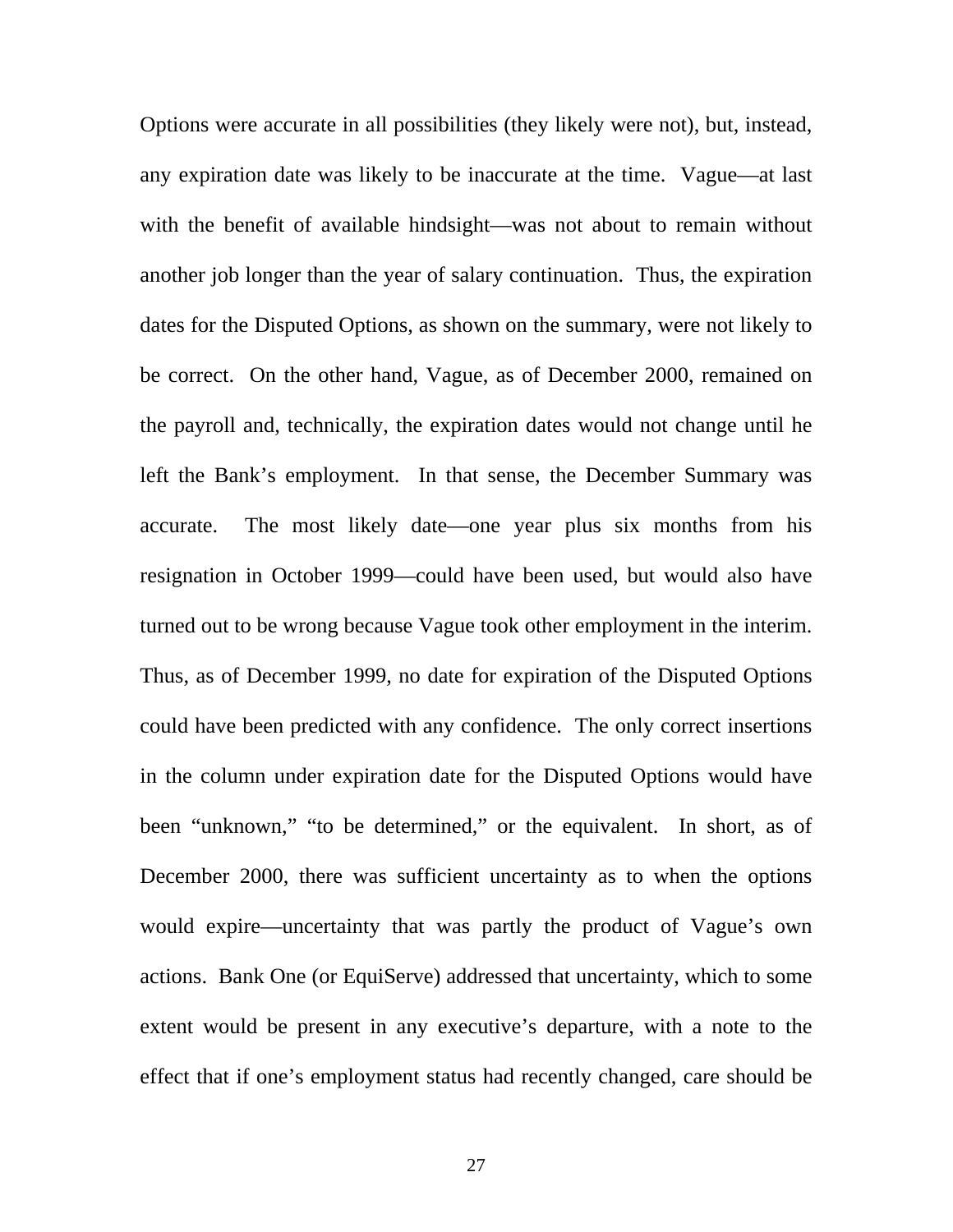taken before relying upon the information set forth in the summary. $64$  Thus, the expiration dates given for the Disputed Options in the December Summary, while they turned out ultimately not to be accurate, do not qualify as misrepresentations.<sup>65</sup>

### D. *Justifiable Reliance*

 $\overline{a}$ 

 It is Vague's burden to prove by a preponderance of the evidence that his reliance upon the Bank's misrepresentation(s) was (and continued to be) reasonable. The inquiry requires consideration of the information known to him (or that would have been known to him if he had acted reasonably).

## 1. As of the Time of the Misrepresentation(s)

### a. *The Walker-Lindsay Conversation*

 Vague's reliance on the information garnered by Walker was reasonable, but barely so. The Walker-Lindsay conversation was brief; expecting Lindsay to know the terms of the FUSA plan was optimistic. Walker did not confirm with Lindsay the information he understood that she had provided. Nonetheless, the source of the information was a high-

 $64$  The disclaimer is significant not only as to the question of whether there was a misrepresentation, but also as to the question of whether reliance was reasonable under the circumstances.

<sup>65</sup> The December Summary was not inconsistent with Vague's understanding, gained from the second Lindsay/Walker conversation, that the exercise of the Disputed Options was not a near term event. To that extent, the December Summary may be viewed as reinforcing Vague's misperceptions (even if it did not contain misrepresentations as such).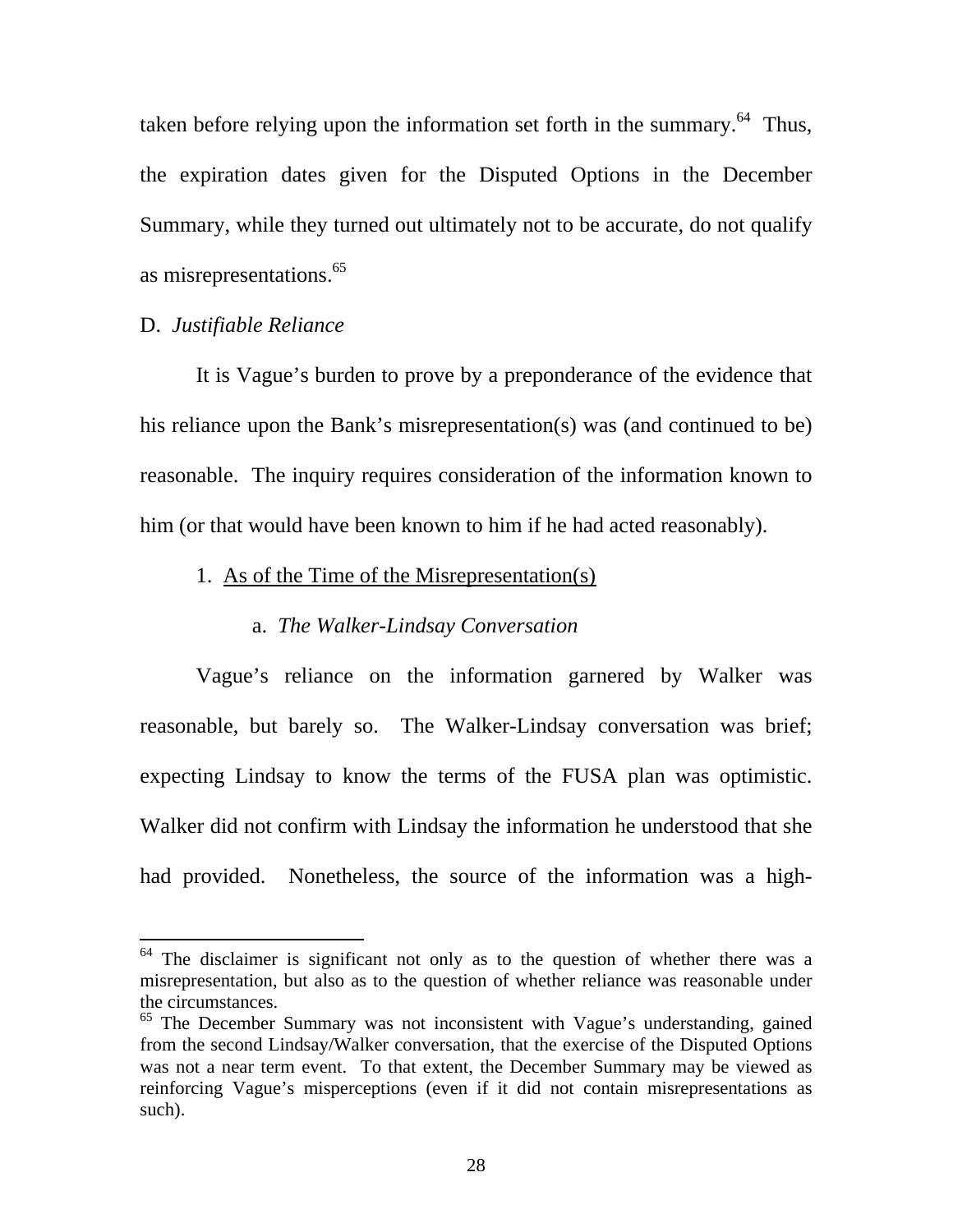ranking Bank One officer and lawyer responsible for human relations matters<sup>66</sup>

### b. *The Promise of a Package*

 If one assumes that the Bank misrepresented material facts to Vague with its promise of a package replete with severance information, Vague's reliance on those promises, when they were made, would have been reasonable. The promise was in writing; it was the Bank's standard practice; and the promise was from multiple sources.

#### c. *The December Summary*

 $\overline{a}$ 

 Vague's reliance on the expiration dates for the Disputed Options set forth in the December Summary was unreasonable under the circumstances. A specific disclaimer informed the option holder that changes in employment status could render the information inaccurate. At approximately the time when he received the December Summary, Vague was only a few days shy of submitting his notice of taking employment with

 $66$  The Bank, citing, if not venerable, then old authority, invokes the principle that one is charged with knowledge of the terms of one's written contracts. *N. Assurance Co. of London v. Grand View Bldg. Ass'n*, 183 U.S. 308, 337 (1902). Putting aside the questions of whether it is reasonable for employees to remember in detail (and fully understand) the requirements of employee benefit or stock option plans and whether such a view would allow an employer to refuse to respond to inquiries from its employees regarding such agreements, the simple answer is that the Bank, in this instance, could have unilaterally (although only favorably from Vague's perspective) changed certain terms governing the Disputed Options.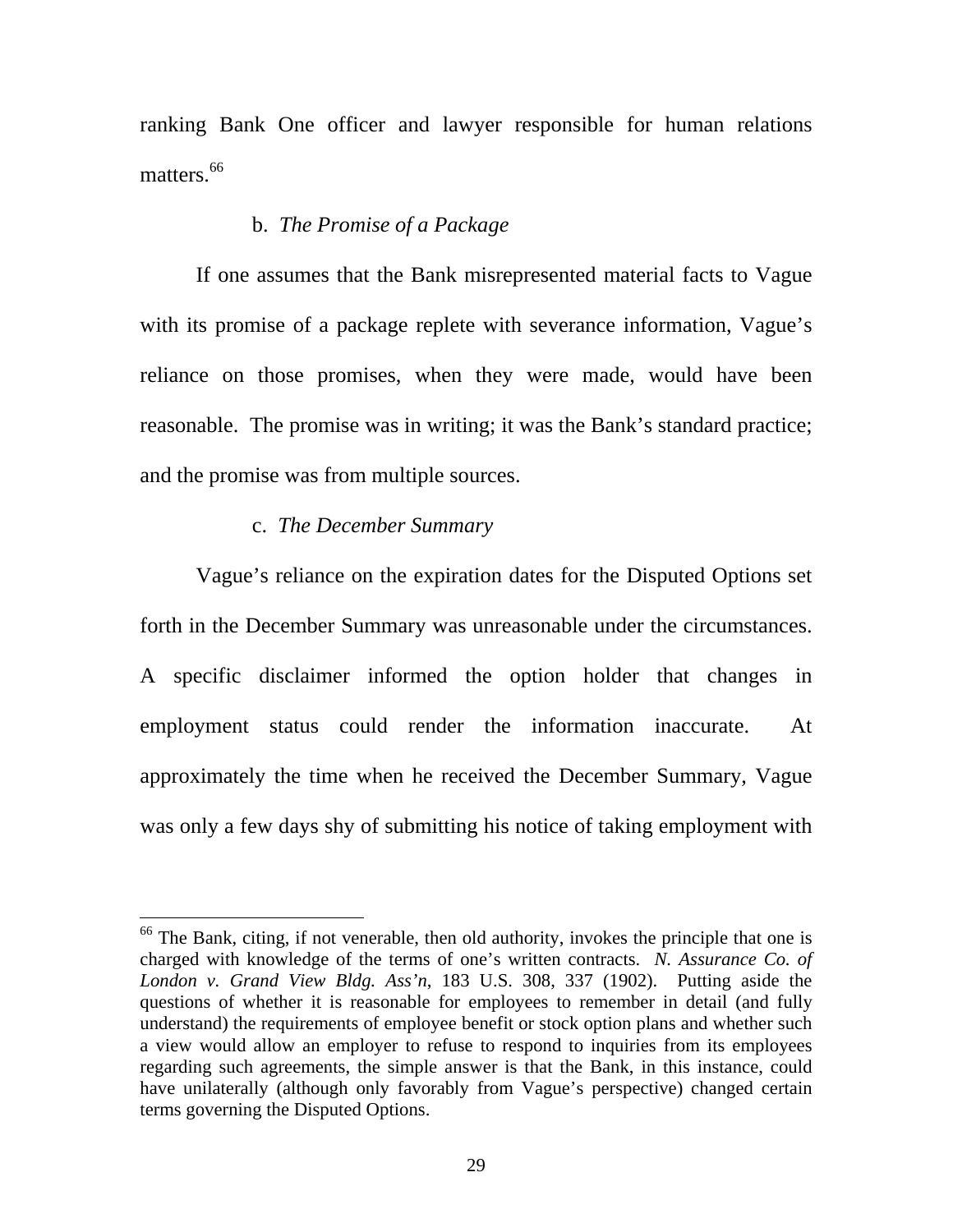another entity; he had only a few months earlier taken leave from the Bank.<sup>67</sup> His evolving status presents a compelling example of why such a disclaimer is used (and must be given heed). $68$ 

### 2. On a Continuing Basis

 $\overline{a}$ 

 This case ultimately is not about whether Vague's reliance was reasonable at the time certain information was reported to him.<sup>69</sup> Instead, it depends upon how one assesses the accurate information which Bank One, through its agent, EquiServe, provided Vague on two occasions, both of which afforded him ample opportunity to exercise the Disputed Options.

 The March and June Summaries clearly, unambiguously, and accurately set forth the expiration date for the Disputed Options. The

 $67$  Lindsay (Tr. at 631) testified that Vague could have relied on the December Summary when it was received. Vague seeks to gain too much from that testimony. The December Summary, only if one factors in the disclaimer warning of the potential consequences of any changes in employment status, could be relied upon as a complete document.

<sup>&</sup>lt;sup>68</sup> In addition, and this is entitled to only minimal weight, some of the exercise dates shown on the December Summary were beyond the "three to five years" reported by Walker, thus providing another basis for questioning the reliability of the information provided.

 $69$  Vague contends that after receipt of Lindsay's communications regarding the expiration dates, as confirmed by the December Summary, he was under no duty to continue to investigate the question of when the Disputed Options would expire. He may be correct in that argument, but a continuing duty to investigate is very different from the reasonable and prudent act of reading one's mail. That Vague may have been under no duty to investigate does not allow him to ignore information reaching him in the normal course of events. Perhaps there are instances when critical information has been provided with such formality and certainty that it is reasonable to consider the "case closed." The nature of the Lindsay-Walker conversation and the other circumstances here do not allow such confidence to be held reasonably.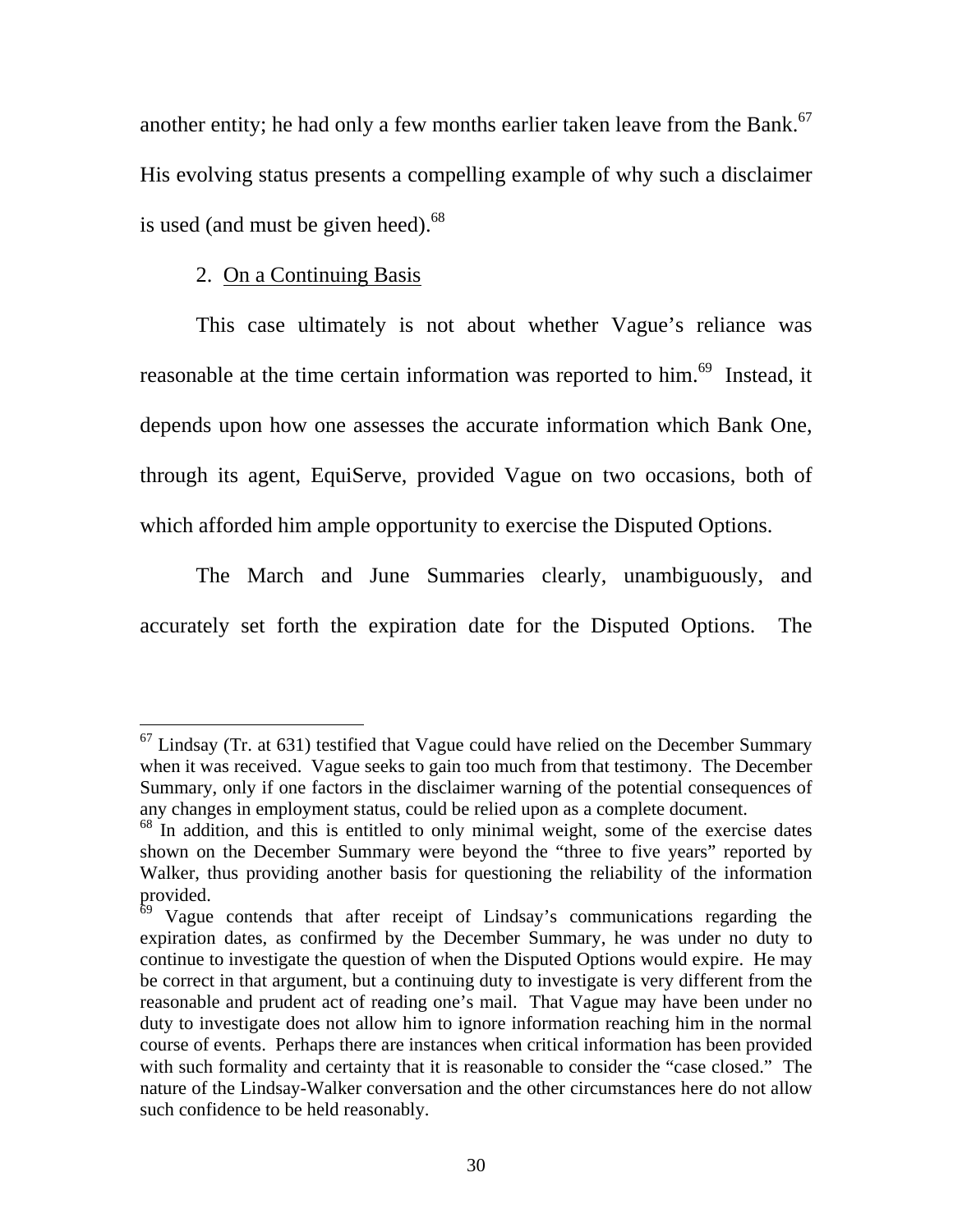information was readily accessible; the reader did not need to dig through any notable quantity of extraneous data or text.<sup>70</sup>

 Vague did not read or look at the March Summary or the June Summary. He did not even open the envelopes in which they arrived. He simply sent them on to Falcidian. Because of Vague's failure to read his mail, it will never be known if, had he read either of the summaries, he would have acquired an understanding that the time for exercise of the Disputed Options was short. The better inference, however, because of the direct presentation of the important information in the March and June Summaries, is that he would have gained the critical information on a reasonable review (and likely on the most cursory of reviews)—not a searching and pain-staking scrutiny—of the documents.<sup>71</sup>

 $70$  Vague acknowledges that, if he had read the March Summary or the June Summary, he would have received sufficient notice to investigate further the status of the Disputed Options and their expiration date.

Q. [by Mr. Saunders]: If you had read either the March quarterly option summary or the June quarterly option summary, if you had read either of them, you would have seen the August 21st, 2000, expiration date, and you would have followed up with some inquiry or investigation at that point; correct?

A. [Mr. Vague]: That's probably right, absolutely.

Tr. at 143.

Thus, Vague, as a factual matter, has conceded that the March and June Summaries would have been sufficient to render unreasonable his continuing reliance if he had bothered to read either of them. The question, thus, becomes one of whether Vague was justified in not reading the March and June Summaries because of the quality and nature of the information regarding the expiration date of the Disputed Options which had been previously provided to him by the Bank.

<sup>71</sup> *See also* note 70, *supra*.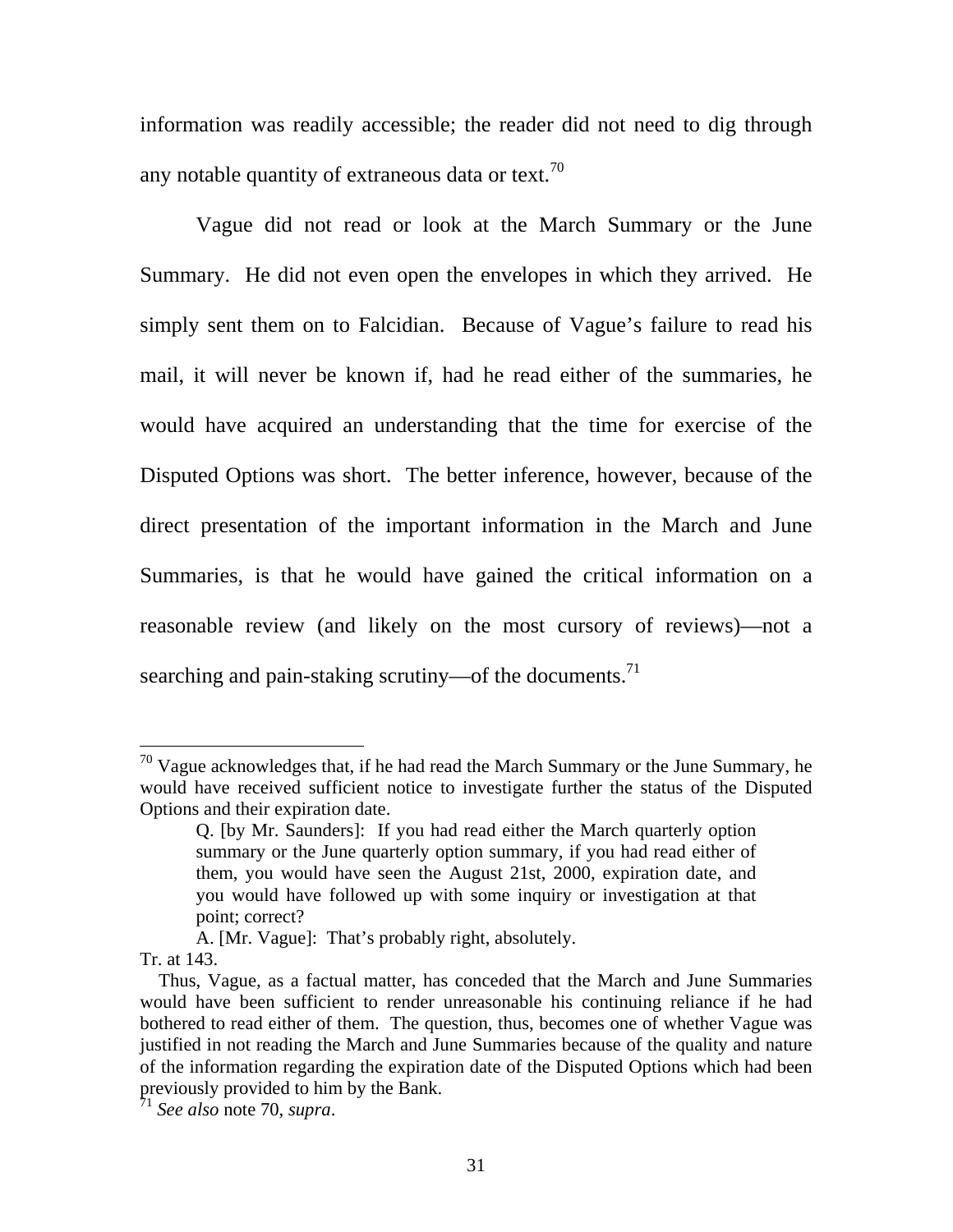One could take the view that Vague should have read his mail; he did not read his mail; the consequences of that choice are for him to suffer. It may not be that simple, however. Two related arguments must also be considered: (1) that the information provided to Vague by Bank One justified that level of confidence in the wrong information which he had acquired such that it was reasonable for him to ignore any subsequent routine transmittals from Bank One (or its agents); and (2) that, in light of the inaccurate information previously provided by Bank One, a more conspicuous method of conveying the correct information was required in order to dispel the misapprehension as to the expiration dates of the Disputed Options that Bank One may have created.

 The information which Vague obtained from Walker was, as set forth above, the product of a short and informal telephone call, which addressed as its primary topic Vague's obligations under his non-competition agreement. The information was not provided in writing; it was not provided with any formality.<sup>72</sup> These questions involve an assessment of reasonableness and context. Vague, following his discussions with Walker, may have formed a reasonable opinion as to when the Disputed Options would expire, but he should not have (and could not have reasonably) drawn

 $72$  Indeed, the source of the information—Lindsay—harbors serious doubts as to whether she even provided the information as Walker asserts.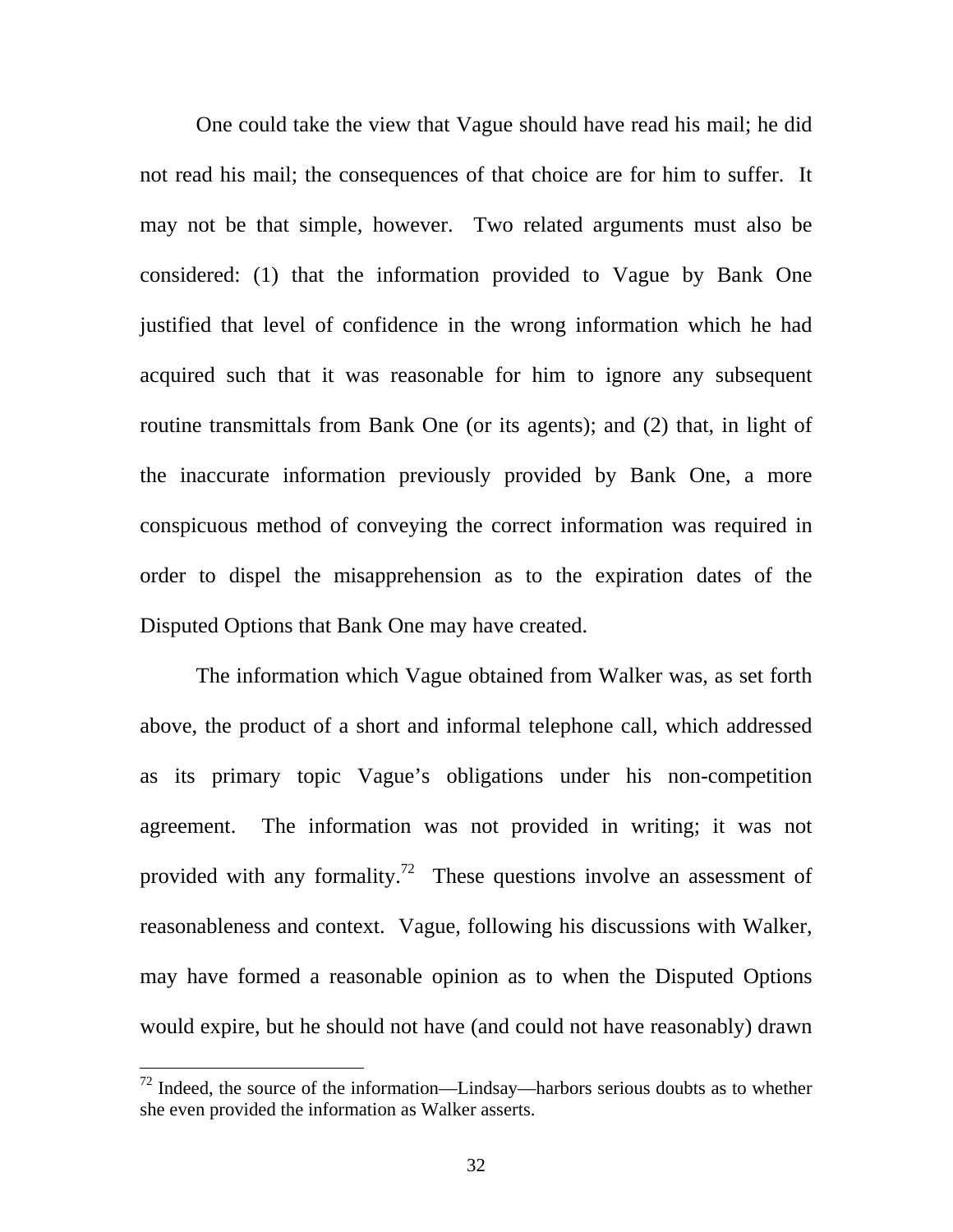his conclusions with such confidence that he could ignore any subsequent transmittals from the Bank or its agents.<sup>73</sup> In short, however one views the various communications from Bank One regarding Vague's options, there was nothing about any of them (or all of them collectively)<sup>74</sup> that would support a decision not to bother reading subsequent transmittals.

 Similarly, the March and June Summaries were sufficient to clear up any misapprehension that Vague may have had. They were simple, and they were clear.<sup>75</sup> No undue burden was involved in extracting the necessary

 $73$  For example, if, after Vague's formal departure had been established, Moen or Lindsay had sent him a detailed description of his benefits in writing and had informed him of the specific dates for the exercise of his options, then his reliance might have been reasonable, even on an ongoing basis and in the face of the March and June Summaries. This, of course, did not occur.

 $74$  The information available to Vague before his receipt of the March Summary never rose to a level sufficient to engender such confidence that he could reasonably ignore subsequent information provided to him**—**if such is ever possible. *Cf. In re Ledford*, 970 F.2d 1556, 1560 (6th Cir. 1992) ("Whether a creditor's reliance was reasonable is a factual determination to be made in light of the totality of the circumstances.").Even the most optimistic view of Walker's second informal (and ambiguous) conversation with Lindsay, in concert with the December Summary and its explicit disclaimer with respect to the precise situation in which Vague then found himself, could not reasonably merit a person's shutting his eyes and ears to subsequent communications (especially when those communications are so easily understood). Moreover, even assuming, *arguendo*, that the above could be said to have provided Vague with a high level of confidence, analysis of the totality of the circumstances requires the consideration of the conspicuous absence of the promised package, another factor undermining the reasonableness of Vague's

decision to exclude further communications.<br><sup>75</sup> Vague correctly points to instances when merely providing accurate information will not be sufficient to "cure" prior false statements. *See, e.g.*, *In re Digi Int'l, Inc. Sec. Litig.*, 6 F. Supp. 2d 1089, 1102 (D. Minn. 1998) (federal securities decision observing that any "corrective disclosures" must "counterbalance the misleading effect of [the] earlier statements" (citing *Marksmen Partners, L.P. v. Chantal Pharmaceutical Corp.*, 927 F. Supp. 1297, 1306 (C.D. Cal. 1996))), *aff'd*, 14 Fed. App'x 714 (8th Cir. 2001); *Rohm & Haas Co. v. Crystal Chem. Co.*, 722 F.2d 1556, 1572 (Fed. Cir. 1983) (in patent law context, the "cure" of misrepresentations in prosecution of patent must be shown "by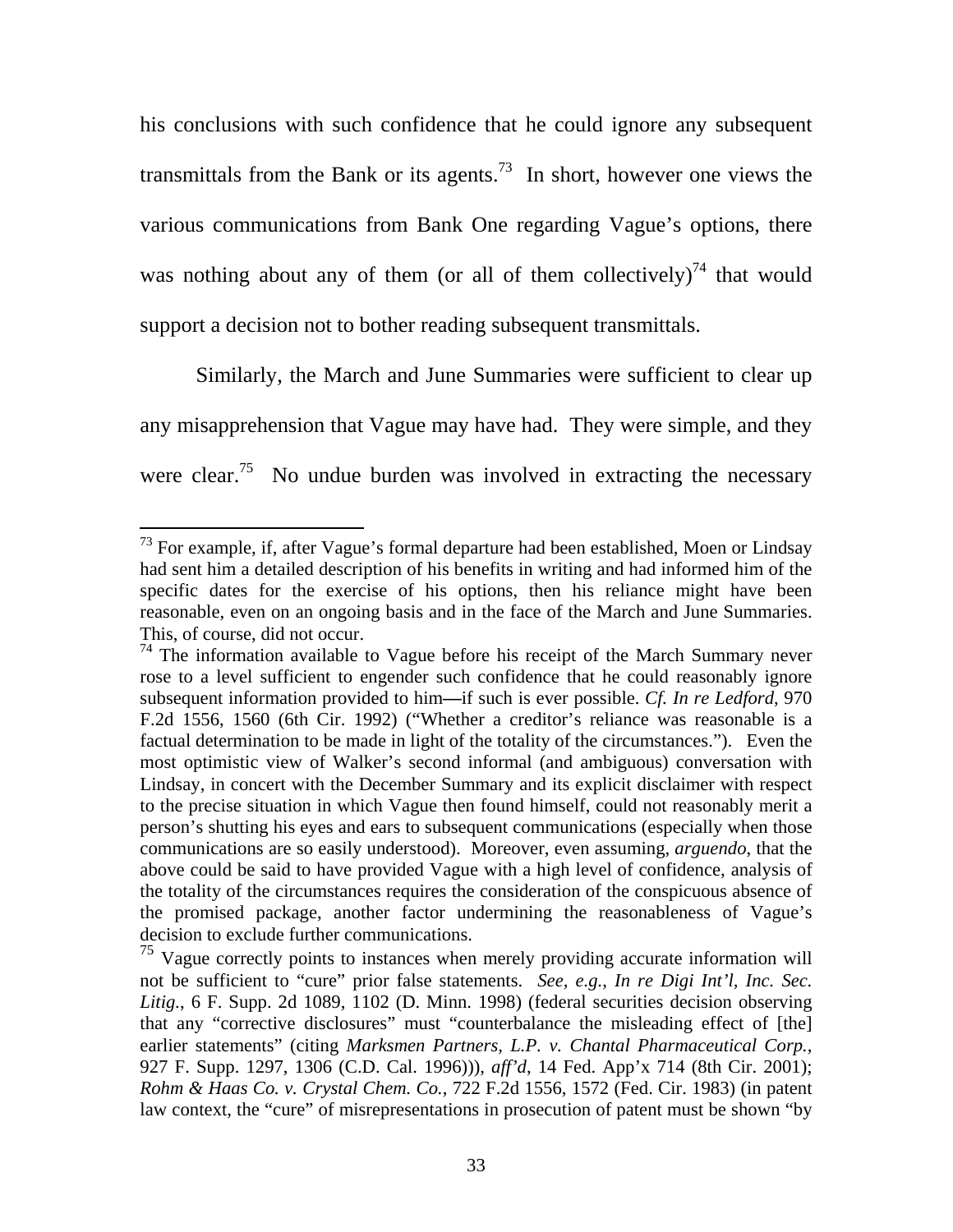information. It follows that, the May and June Summaries, after their receipt by Vague, caused the end of any justifiable reliance that he might have had with respect to any of the information that had previously been supplied to him.<sup>76</sup> In summary, because Vague has not proved that his continued reliance on the Bank's representation was justified, his misrepresentation (or equitable fraud) claim fails. $^{77}$ 

clear, unequivocal, and convincing evidence"). *But see Marksmen Partners, L.P.*, 927 F. Supp. at 1306 ("If both the "true" and the "false" information are transmitted to the market with "roughly equal intensity and credibility," then the market will be presumed to have received complete and accurate information." (citing *In re Apple Computer Sec. Litig.*, 886 F.2d 1109, 1114 (9th Cir. 1989))). The inquiry into the sufficiency of such subsequent disclosures, perhaps a necessarily imprecise one, is contextual and involves an assessment of the reasonable likelihood that the "correct" information will be revealed to its intended recipient in a fashion that the recipient can reasonably be expected to acquire the accurate information. A duty to provide "conspicuous" notice of accurate information in order to dispel a misapprehension attributed to a party is not likely to arise when the recipient could reasonably appreciate receipt of accurate information without prominent identification.

 $\overline{a}$ 

 $76$  With respect to Moen's promise of a package of materials detailing his benefits, it is not clear how reliance on that promise helps Vague. Vague may have expected it, and he may, for some period of time, have conducted no additional inquiries because he assumed that the full information would be forthcoming. Vague's complaint, however, is not about any inducement to delay exercise for a few months beginning in October 1999. By the end of 1999, or at least shortly into 2000, when he had not received the packet, he could have inquired about it. He did not. Thus, the absence of the packet must not have caused him any concern. Moreover, the notion that the December Summary, provided by EquiServe, was the packet that Moen had promised makes little sense when the December Summary's listing of options is all that is provided and there is no information about the multitude of other benefits that Vague received (or was to receive) as the result of his separation from Bank One. In any event, at some point, any reliance upon the promise that a packet would be provided became unreasonable simply because it had not been provided. That point was certainly no later than January or February 2000. If anything, the absence of the packet should have suggested that further inquiry was appropriate, not only for information regarding options but also for information regarding other benefits.

 $77$  The Bank argues that Vague failed to prove one of the key elements of a misrepresentation claim: damages. Vague did not prove the amount of the damages that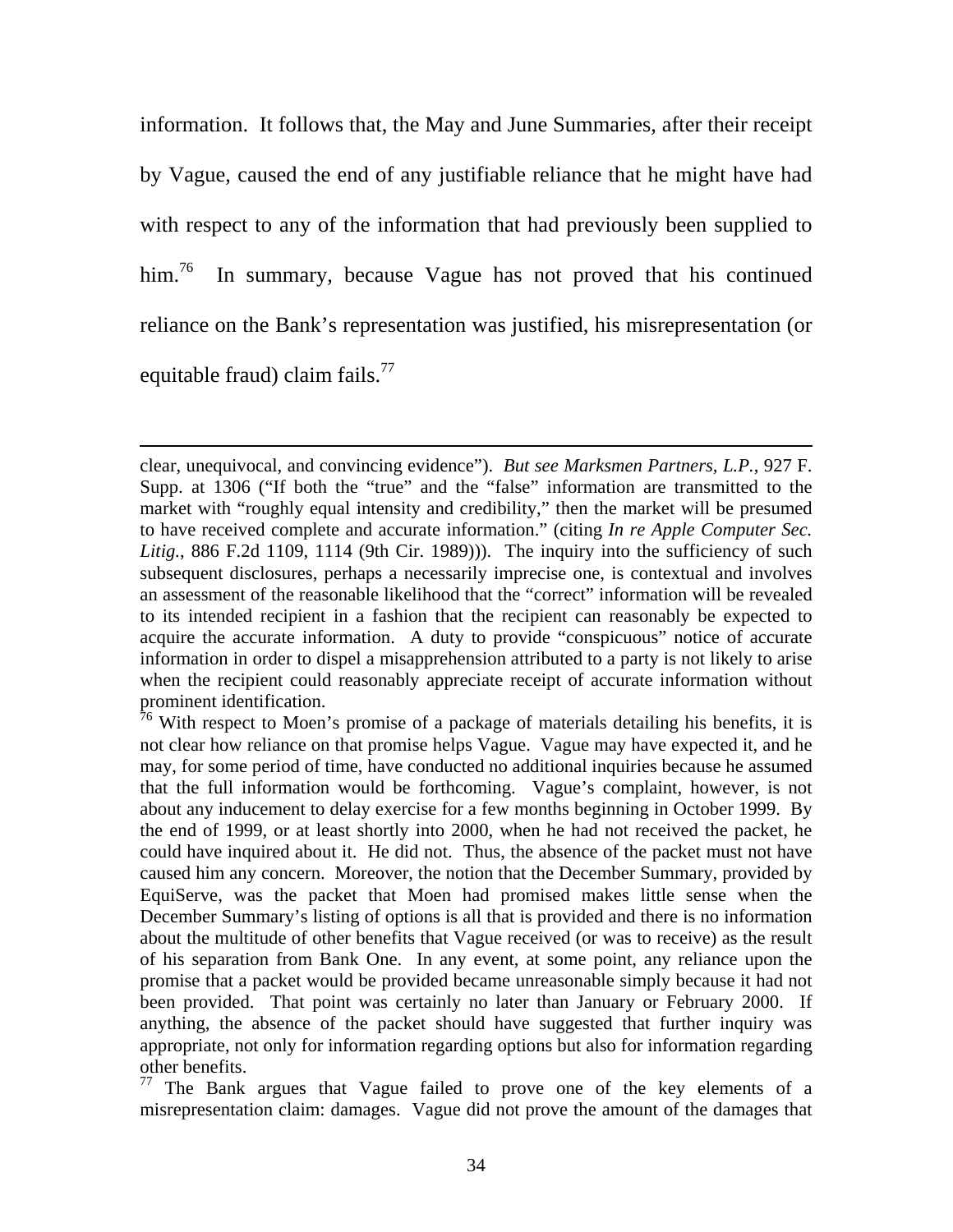# E. *Application of Other Equitable Principles*<sup>78</sup>

 $\overline{a}$ 

 Vague also seeks to apply equitable concepts—beyond negligent misrepresentation or perhaps even innocent misrepresentation—to secure relief.<sup>79</sup> In one such effort, Vague argues that the Court should find a fiduciary relationship between Vague and Bank One.

 Imposing general fiduciary duties on relationships, governed by employment contracts, benefit plans, and an extensive collection of case law,

he suffered—no proof was offered of the price of a share of the Bank's stock. There is, however, evidence that the Disputed Options were "in the money" and that is sufficient to demonstrate that some damage was suffered. Thus, the principal shortcoming in Vague's proof is not that he failed to prove that his failure to exercise the Disputed Options caused him damage; instead, it is that he was unable to demonstrate that his failure to exercise the Disputed Options was the product of his justified reliance on misrepresentations from the Bank.

 $78$  The Bank, in its Answering Post-Trial Br. at 51-54, in the context of questioning how the Court could formulate any remedy, raises an indirect challenge to the Court's jurisdiction. In light of the Court's assessment of the merits of Vague's claim, detailed consideration of this issue is not warranted. Briefly, the Court's traditional equitable jurisdiction encompasses actions seeking to vindicate equitable rights and actions to achieve equitable remedies. Vague has asserted equitable claims—negligent and innocent misrepresentation—sufficient to confer subject matter jurisdiction even if his claims could be remedied by an award of money damages. *See* DONALD J. WOLFE, JR. & MICHAEL A. PITTENGER, CORPORATE AND COMMERCIAL PRACTICE IN THE DELAWARE COURT OF CHANCERY  $\S$  2-3[b], at 2-30 to -32 (2005). He also pursues specific performance, a traditional equitable remedy, of the option agreements—indeed, in the pretrial order, that is the only relief identified. Pretrial Order, Part IV at § A(1). Perhaps, even if Vague were to prevail on the merits, specific performance would not be available, but that is a question that the Court need not resolve. In any event, if Vague had prevailed on the merits of an equitable claim or had demonstrated entitlement to an equitable remedy, a remedy could have been formulated. *See, e.g.*, *Collins v. Am. Int'l Group, Inc.*, 1998 WL 227889 (Del. Ch. Apr. 29, 1998), *aff'd*, 719 A.2d 947 (Del. 1998)  $(TABLE)$ .

Any claim grounded in misrepresentation must be supported by a showing of reasonable reliance on the misrepresentations. *Metro Commc'n Corp. BVI v. Advanced Mobilecomm Techs., Inc.*, 854 A.2d 121, 156 (Del. Ch. 2004). As set forth above, Vague's continuing reliance on any misrepresentation by the Bank (or its representatives or agents) was not reasonable.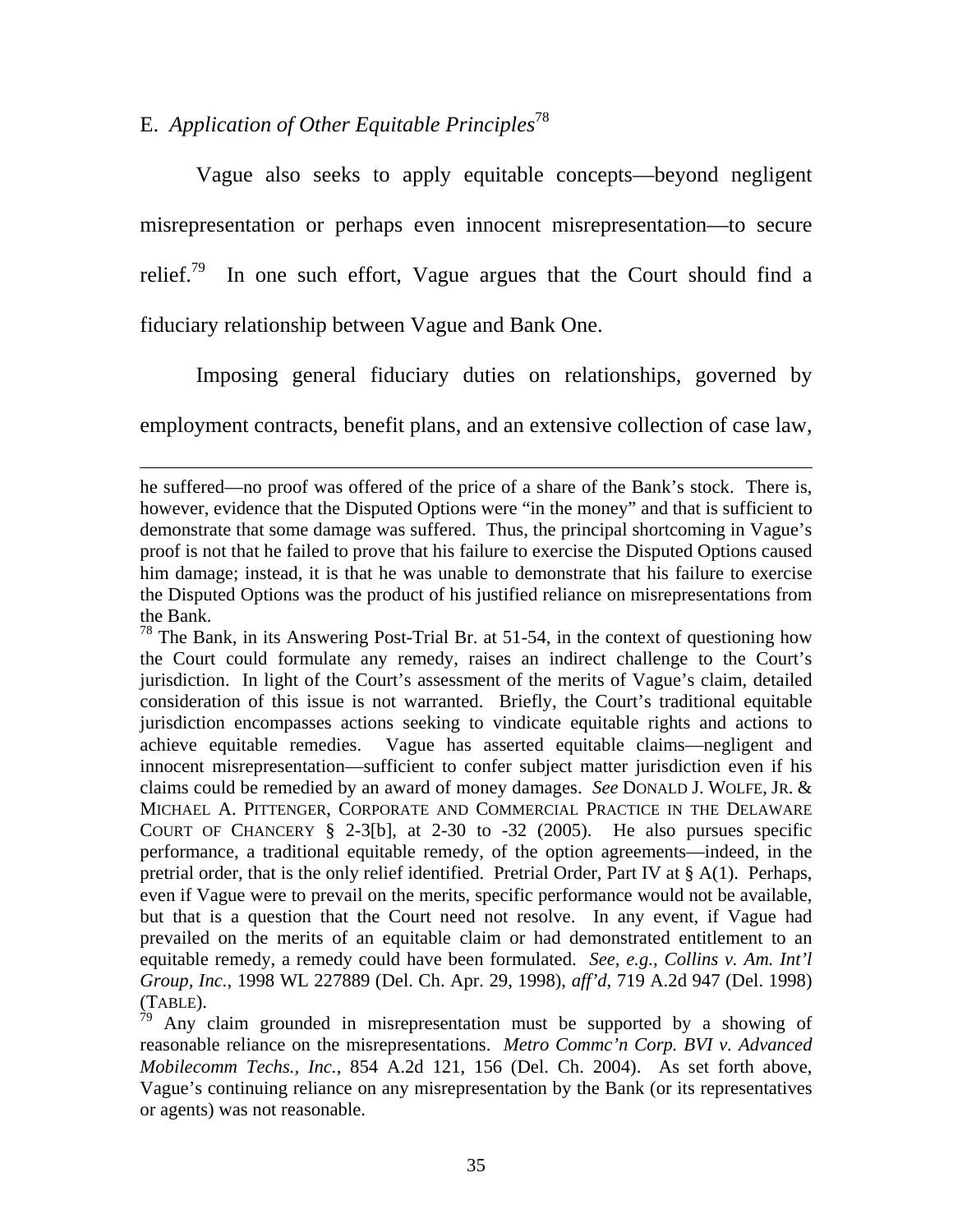is a step that requires caution.<sup>80</sup> McCoy told Moen to take care of Vague and to assist him in acquiring the benefits to which he was entitled as a result of his separation from the Bank. That does not establish a fiduciary relationship. Indeed, it is normal (or so one would hope) for an employer to provide an employee (regardless of his status in the corporate hierarchy) with the information useful or necessary for his departure. Simply charging an individual with responsibility to meet such a commitment does not create a fiduciary relationship. $81$  The characterization of Vague's relationship with the Bank is not critical to the outcome. If the Bank has a greater duty to Vague, Vague may be relatively more justified in relying on what the Bank tells him. Even if he was somehow "more justified" in relying on the second

<sup>80</sup> *See, e.g.*, *Wal-Mart Stores, Inc.*, 872 A.2d at 625. Fiduciary relationships are traditionally understood to "include those arising from express and implied trusts, corporations, general partnerships, limited partnerships, decedents' estates, and dealings between principal and agent." WOLFE & PITTENGER, § 2-3[b], at 2-26. The reference to "principal and agent" is best understood as depending on the unique nature of that relationship and not as encompassing the employment relationship as such.

<sup>&</sup>lt;sup>81</sup> Vague invokes the Bank's practice of providing special help to departing executives. This is a fair argument that supports his expectation to have been helped by Moen (and perhaps by others). However, such a promise of assistance and cooperation does not establish a fiduciary relationship; instead, it is a promise of help. It is a promise that the Bank did not fully honor, but it became (or should have become) clear to Vague—no later than January or February 2000—that the Bank had failed to provide the package of information that he had been promised. *See* note 76, *supra*. Vague cannot claim the benefit of lack of knowledge that may have resulted. Instead, because he had not received the materials that he was reasonably expecting, his reasonable conduct would have been to inquire about what had happened to the information packet. He simply could not sit passively and take advantage of the Bank's failure of which he was well aware (or of which he should have been well aware). Indeed, Vague has not asserted a breach of contract claim, as such, based on the Bank's failure to meet its commitment to provide the expected package.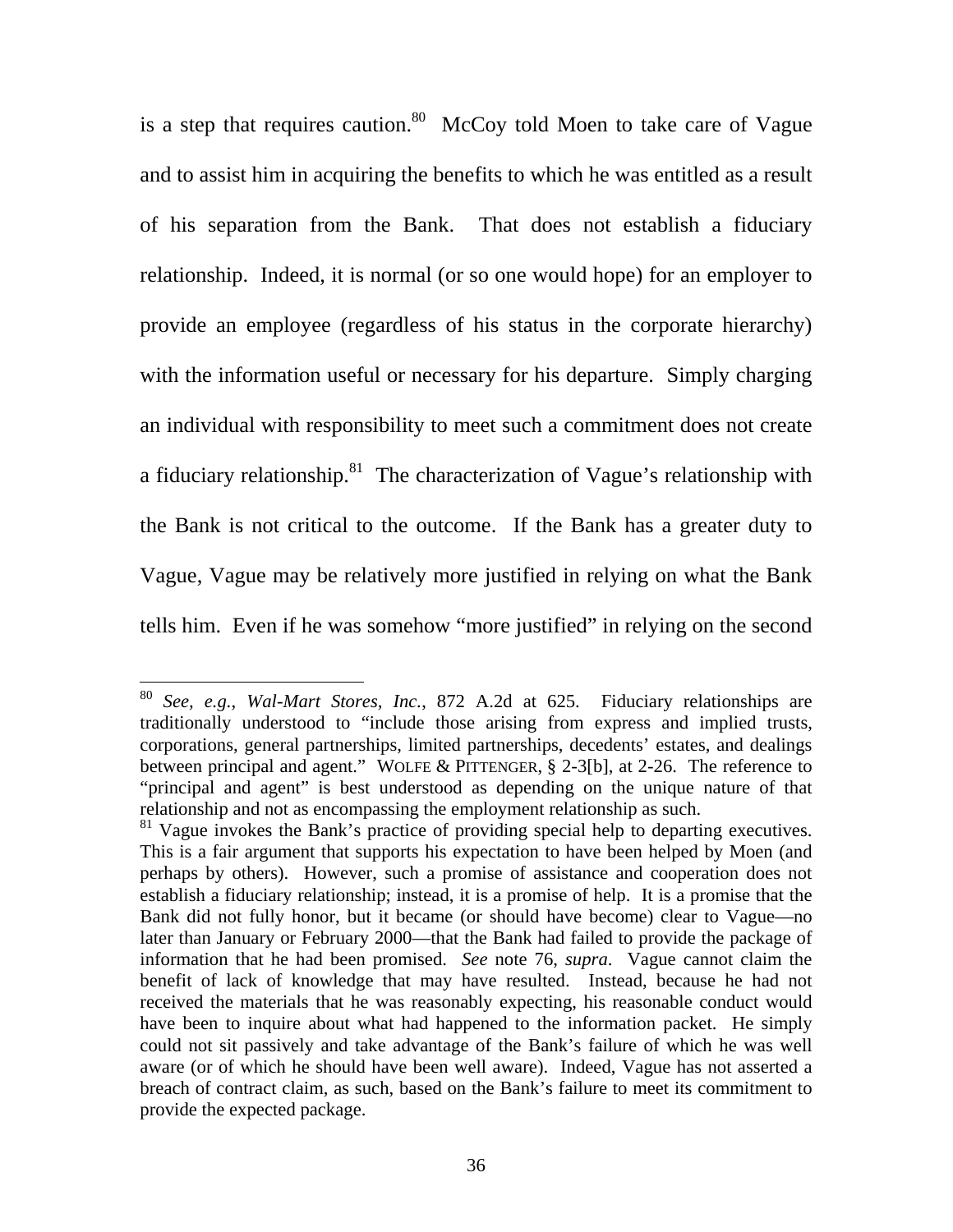Walker-Lindsay conversation, the nature of his relationship with the Bank, nevertheless, does not make such reliance "reasonable" or "justified" in light of the March and June Summaries.

 Although not characterized as such, Vague's arguments evoke thoughts of equitable estoppel.<sup>82</sup> They are arguments that appeal to equity's concepts of fairness and play upon equity's dislike of forfeiture—to which the expiration of options may be compared. Once Vague could no longer reasonably rely upon whatever misinformation Bank One may have previously given (because he had been reasonably informed of the accurate information), he was confronted with the difficult burden of formulating (or piecing together) a theory of equitable relief that would overcome the terms of the parties' express agreement. That, he did not achieve.

 In addition, Vague argues for a comparative fault analysis, but comparative fault is not a cause of action in itself. His claim here ultimately is that he was misled, but he cannot prevail under that approach because he did not prove that continued reliance after the March and June Summaries

 $82$  One impediment to application of equitable estoppel is that it requires proof by clear and convincing evidence. *See* WOLFE & PITTENGER, § 11.1, at 11-3. Vague's proof of the substance of the second Walker-Lindsay telephone conversation could not survive that level of scrutiny. Moreover, to succeed with an equitable estoppel claim, the "person's lack of knowledge of the true state of affairs and reliance on the other party's actions or conduct must be reasonable." *Id*. Thus, any claim under this rubric would also fail because Vague's reliance ceased to be reasonable.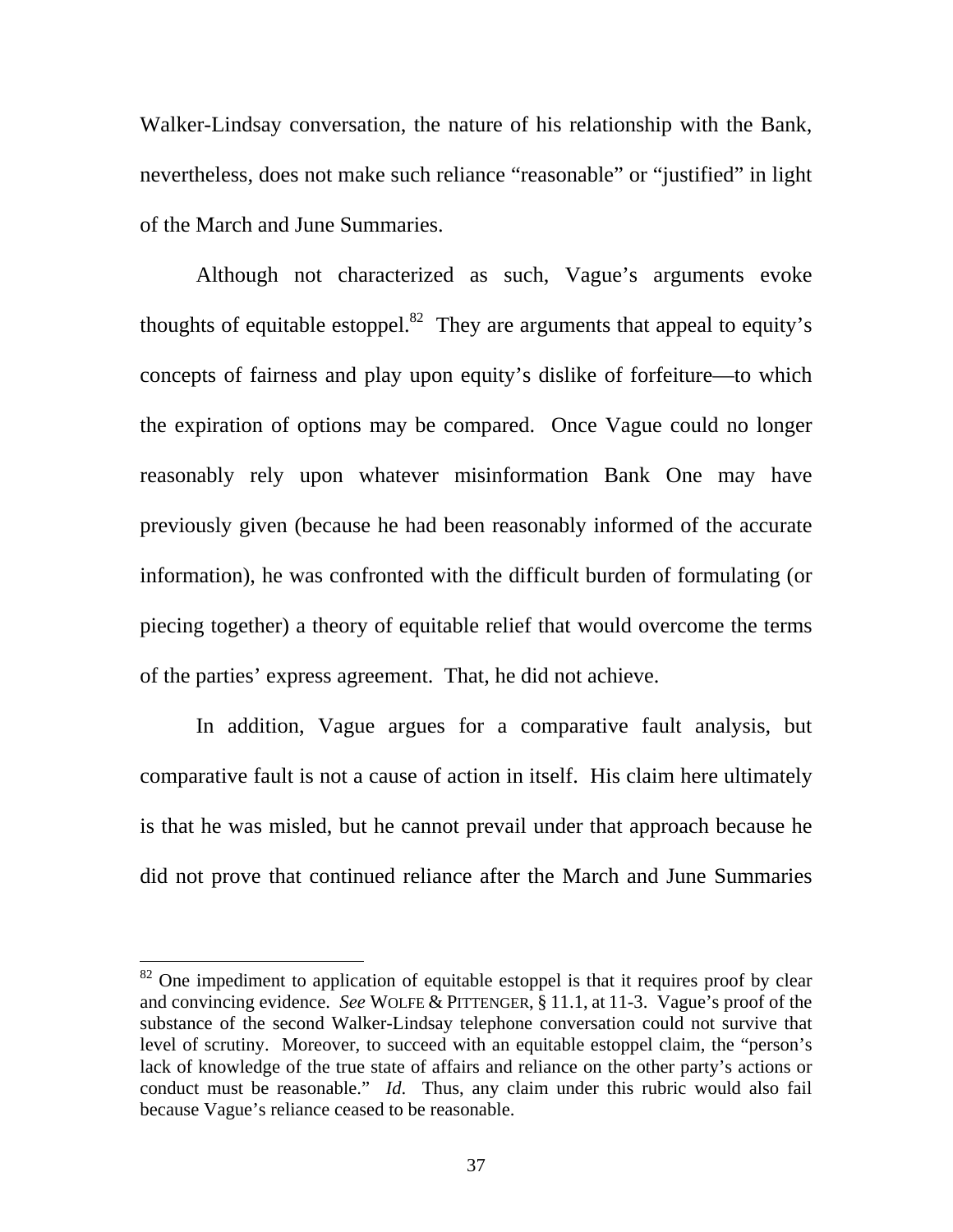was justified or reasonable. Instead, he is left with a somewhat appealing set of facts,<sup>83</sup> but one that does not carry any entitlement to relief.<sup>84</sup>

 Other arguments presented by Vague also fail. For example, he invokes the principle that "contributory negligence by a plaintiff will not bar recovery if a defendant is guilty of intentional or reckless conduct."<sup>85</sup> The principle may be sound, but the Bank's (primarily Lindsay's) conduct does not merit characterization as intentional or reckless.

 The conceptual difficulties that Vague encounters arise from the following unavoidable facts: (1) the right to exercise the Disputed Options is established by an unambiguous contract between the parties; (2) the terms of that contract resulted in the establishment of a date by which the options had

 $83$  One may perceive his "punishment" as not commensurate with his mistake or oversight. That, however, is a consequence of the contracts governing his rights to the Disputed Options. It is not within the Court's power to rewrite the contracts solely in order to achieve a subjectively more reasonable result.

<sup>&</sup>lt;sup>84</sup> Vague's theory in this context may be viewed as a corollary of unclean hands doctrine. In essence, he offers this argument as a means of precluding the Bank's defense that the period for the exercise of his options had expired. The conduct of the Bank, while perhaps less than desirable, does not evidence "unclean hands." Moreover, invoking the doctrine of unclean hands, one traditionally asserted to deny a party equitable relief to which it might otherwise be entitled, does not fairly provide a basis for affirmative relief in this context. *See also* note 78, *supra*.

Relatedly, Vague also contends that Bank One intended to deceive him, or at least hinder his timely exercise of the Disputed Options. Vague's Opening Post-Trial Br. at 42. With that as a foundation for employing the equitable maxim of "unclean hands," Vague contests the Bank's right to enforce the six-month option exercise period. Vague has proved only that Lindsay gave Walker ambiguous and incorrect information and that Walker's misapprehension was understandable. The Bank (and EquiServe) provided information without any intent to deprive Vague of any rights.

<sup>&</sup>lt;sup>85</sup> *Id*. No party treated the inquiry as one of comparative negligence.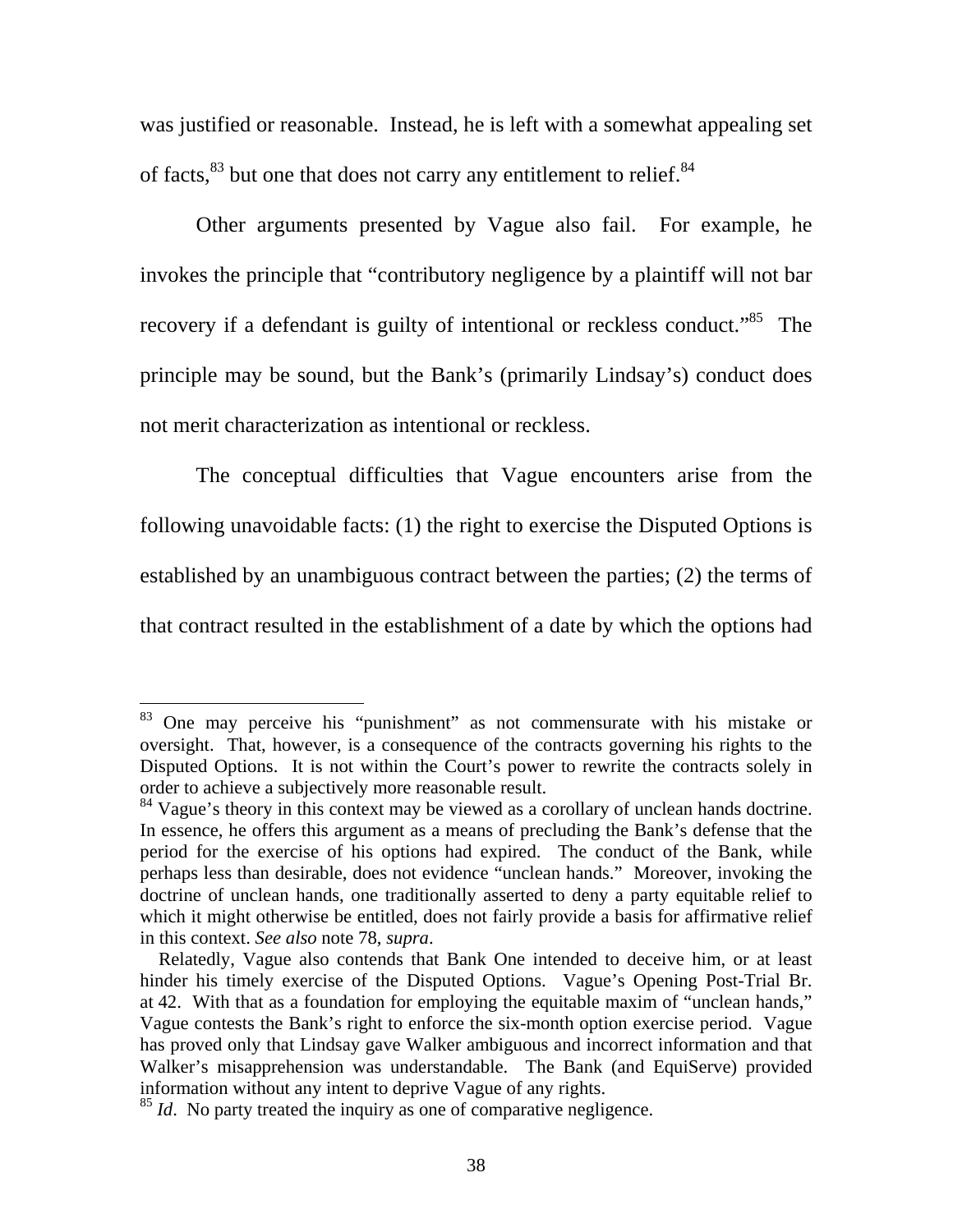to be exercised or they would lapse; (3) he was reasonably informed of the expiration date by the March Summary and the June Summary; and (4) he did not exercise the options timely. Eventually, it becomes apparent that Vague cannot escape the hole that he dug for himself when he chose not to read his mail. I am satisfied that, if he had taken the brief time required to look at the March Summary or the June Summary, he would have readily realized the true expiration date of the Disputed Options and he would have been able to exercise them. Although he may not have been relying on Falcidian to exercise his options (or even advise him as to when to exercise his options), by his actions, Vague effectively delegated to Falcidian his personal responsibility to read his mail.<sup>86</sup> Falcidian failed in that test and Vague cannot, through equitable principles, shift the consequences of his representative's failure onto Bank One.

 Accordingly, I find that Vague has not established any right to relief from Bank One with respect to the expired Disputed Options. Judgment will be entered accordingly.

### F. *Bank One's Third-Party Claim*

 $\overline{a}$ 

 Bank One and its subsidiary, First USA Bank, N.A., asserted a thirdparty claim against Walker. That claim arises out of Walker's

 $86$  Bank One was entitled to presume that Vague would read his mail.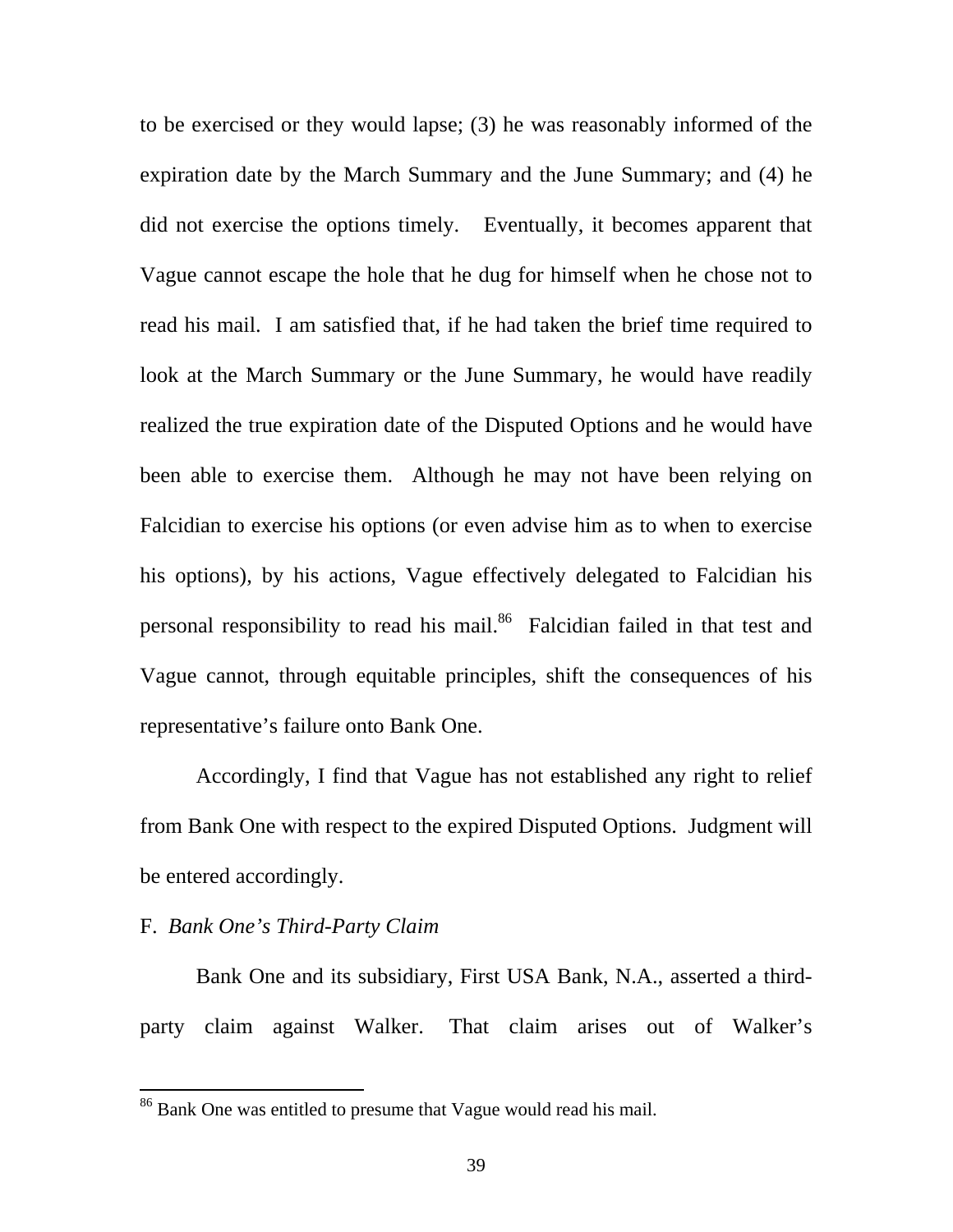communications with Lindsay, his reporting to Vague or his other representatives that he would have at least three years to exercise the Disputed Options, and the consequences which his conduct may have had for Bank One in this litigation. The third-party claim is dismissed for two reasons. First, because Bank One is not liable to Vague, it has no claim against Walker. Second, Walker accurately reported his conversations with Lindsay. Whether Walker was attempting the impossible—seeking to satisfy two masters with different agendas at the same time—is the not issue. In short, the Bank questions whether Walker met his duties to the Bank but, ultimately, the Court need not resolve that challenge. The Bank may have had a claim if Walker had lied about his conversation with Lindsay or if he had negligently conveyed the information provided by Lindsay. With the conclusion that he did neither, the Bank's claim against him must be dismissed. Accordingly, judgment will also be entered in favor of Walker on the third-party complaint.

#### **IV. CONCLUSIONS**

 For the foregoing reasons, judgment will be entered in favor of Bank One and against Vague with respect to Vague's claim against Bank One. In addition, judgment will be entered in favor of Walker and against Bank One

40